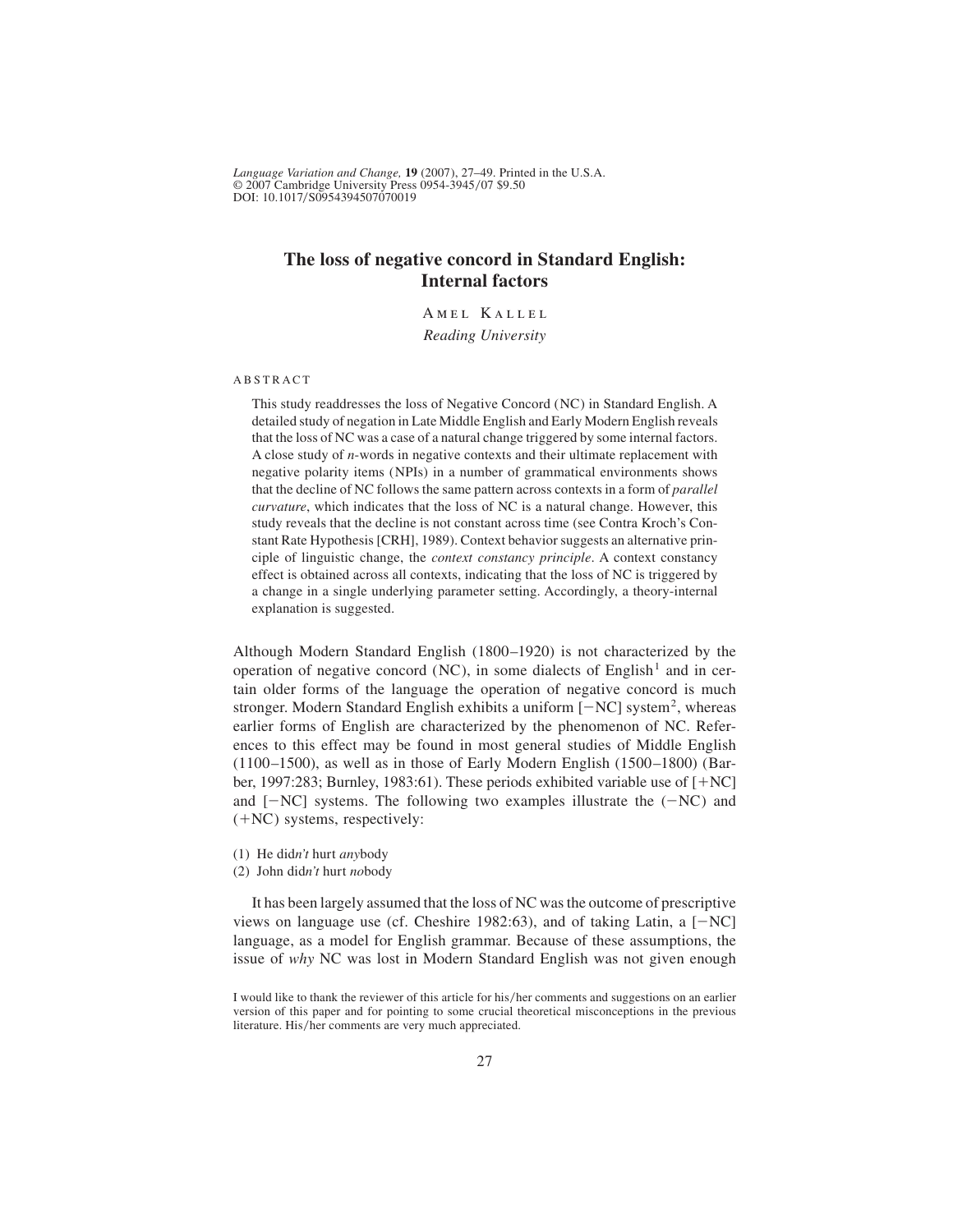attention. This issue will be readdressed within the framework of a detailed study of the process of decline of NC in order to find out about the nature of this change, which took place in the Early Modern English period.

#### NEGATION IN PREMODERN ENGLISH

After the loss of *ne*, which was the primary negator in Old English and for some of the Middle English period, it became very common to express negation through the use of the secondary negator *not* together with another negative element, hence the name NC which accordingly excludes concord cases where "any" items are used together with another negative element. Consider the following examples:

- (3) 'I would *not* for *no* good... ' (*The Lisle Letters*, Vol. V:305)
- (4) 'I am *not* able to deserve with *no* power' (*The Lisle Letters*, Vol. V:196)

By the Late Middle and Early Modern English periods, which in this study stand for the period running from 1450 to 1600, speakers had an alternative option, which now makes use of *any*-words in contexts where *n*-words were used, and competition between these two variants, *n*-words and *any*-words, arose. There was a period of variation wherein both grammars,  $[+NC]$  and  $[-NC]$ , coexisted. The notion of coexisting grammars, which implies that the rate of change in different surface contexts reflecting a single underlying parameter change is the same, is supported by evidence in the literature. This is known as Kroch's (1989) Constant Rate Effect (CRE). It implies that when one grammar is replaced by another over time, usage frequencies change at the same rate, but not necessarily at the same time. The following section will provide a fuller discussion of the CRH.

## THE CONSTANT RATE HYPOTHESIS

Kroch (1994) argued that, when one grammatical option replaces another with which it is in competition across a set of linguistic contexts, the rate of replacement is the same in all of them, that is, they do not differ in the rate at which the new form spreads. This is known as the Constant Rate Effect of syntactic change, whereby innovations advance at the same rate across linguistic contexts. The Constant Rate Hypothesis, which is a statement of a statistical null hypothesis, states that different environments involved in a change show the same (logistic) rate of change over time, that is, the change has the same regression slope in all contexts. This means that there is no interaction between time and context, hence the null hypothesis. According to Kroch (1994), the grammatical analysis that defines the contexts of a change is quite abstract. He suggested that the set of contexts that change together is not defined by the sharing of a certain surface property, but rather by a shared syntactic structure, whose existence can only be the product of an abstract grammatical analysis on the part of the speakers. Thus,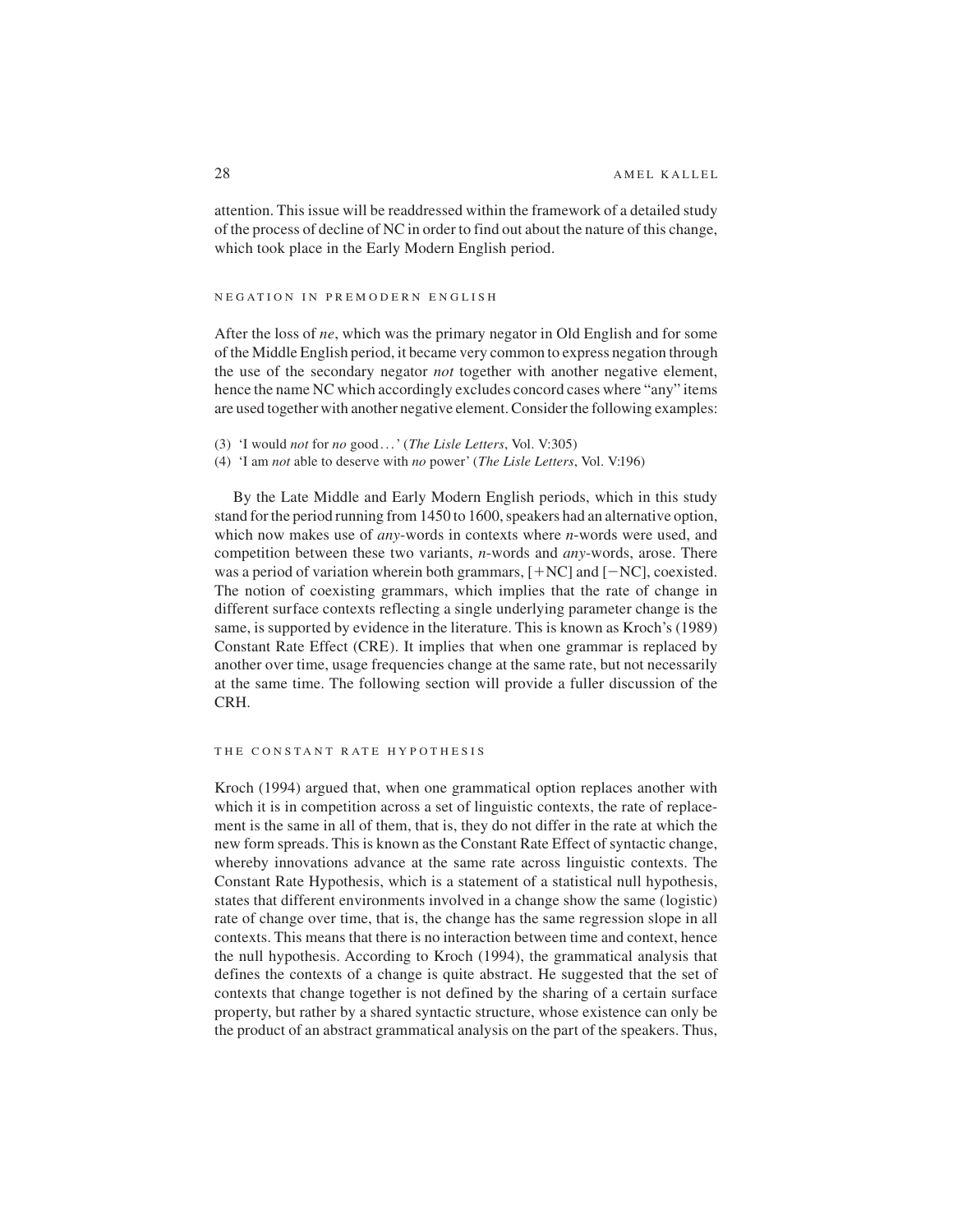the change in use of a particular form in different contexts proceeds at the same rate in all contexts and the loss of one grammatical option should occur at the same rate as the gain in use of its morphosyntactic competitor. The CRH predicts that if the forms are in morphosyntactic competition, the logistic regression lines will be parallel, that is, they have the same slope *S*, which stands for the rate of change.

Bailey's (1973:77) first principle of linguistic change holds that linguistic changes follow an *S*-shaped curve. This principle seems to reflect a characteristic property of changes that have been studied quantitatively. In fact, the idea was also supported in work by Osgood and Sebeok (1954), Weinreich, Labov, and Herzog (1968), Kroch (1989), and Chambers (1992), among many others.

```
DATA SOURCES AND CATEGORIZATION
```
This study makes use of a corpus of Late Middle English and Early Modern English texts created for the purpose of this study (discussed later). The texts selected range in date from the second half of the 15th century until the end of the 16th century, that is, from 1450 up to 1599. Only private correspondence texts were used as a source of data because of the nature of the change we are addressing. Private letters are thought to be closer to the vernacular, from which changes are more likely to spring, than other genres. Other written documents belonging to that period tend to lack in speech-like features and show elaborate structure and at times a high degree of literary style. Accordingly, all private correspondence belonging to the time span between 1450 and 1599 are included and all occurrences of *n*-words and *any*-words within these texts are counted. All private letters that belong to our period, based on their dates of writing established in the printed edition, were included. Translated letters and letters that have a quasipublic nature, namely, those by and to members of the Royal Family, were excluded from our analysis. The following is a list of all the sources consulted, categorized by period.

```
Stage 1: (1450–1474)
  The Paston Letters (1425–1495)
  The Plumpton Letters (1433-1551/2)
  The Stonor Letters (1290–1483)
```

```
Stage 2: (1475–1499)
```
*The Cely Letters* (1472–1488) *The Paston Letters* (1425–1495) *The Plumpton Letters*  $(1433-1551/2)$ *Christ Church Letters* (1334–1520) *The Stonor Letters* (1290–1483)

Stage 3: (1500–1524) *The Plumpton Letters* (1433-1551/2) *Letters of Royal and Illustrious Ladies of GB* (1451–1550)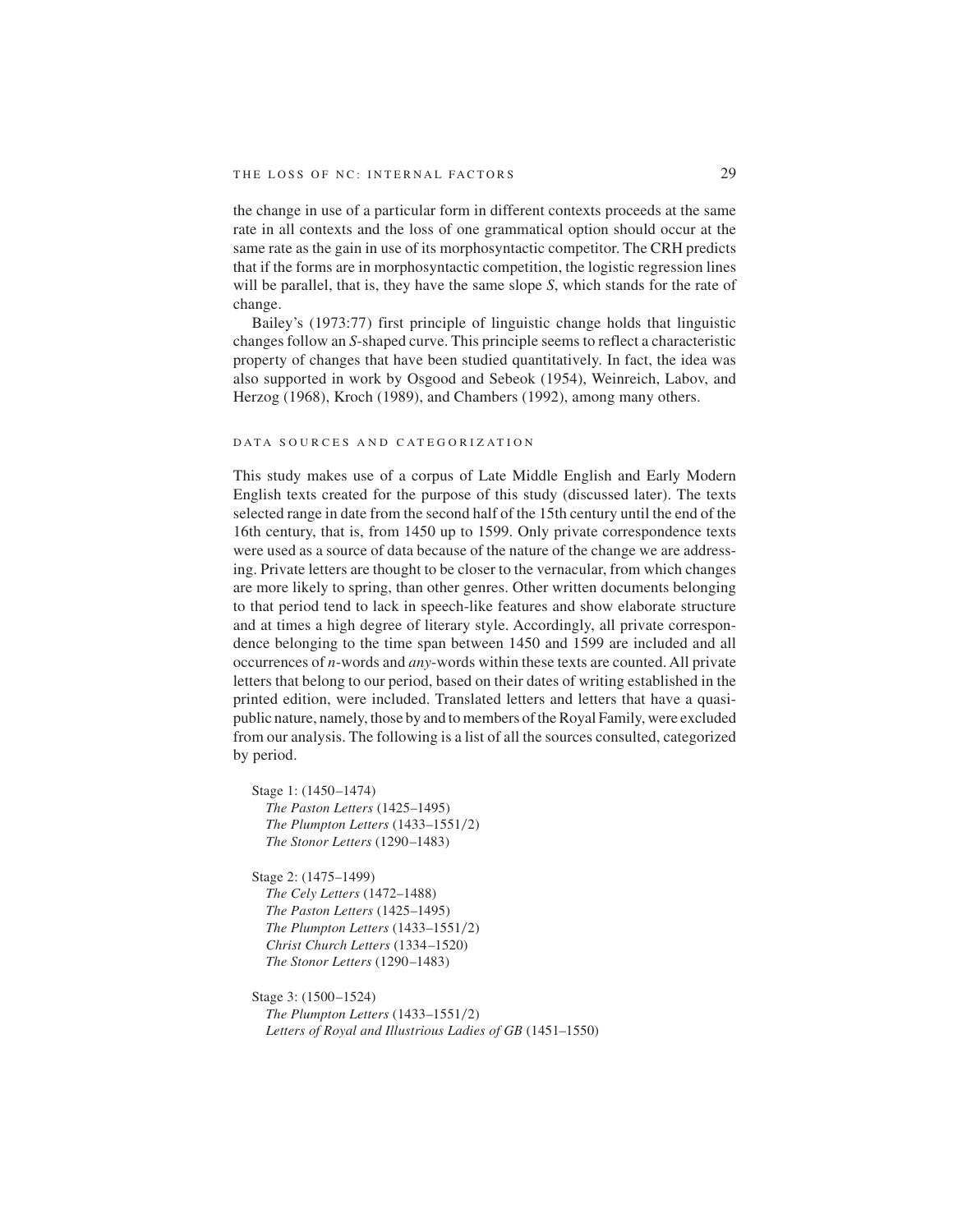```
Christ Church Letters (1334–1520)
The Clifford Letters I (1510–1549)
Letters of Richard Fox (1486–1527)
```
Stage 4: (1525–1549)

 $The Plumption Letters (1433–1551/2)$ *The Clifford Letters II* (1525–1547) *The Clifford Letters I* (1510–1549) *The Lisle Letters* (1533–1540) *Letters of Royal and Illustrious Ladies of GB* (1451–1550) The Letters of Thomas Greene (1528-36/1536-38) *The Willoughby Letters* (1525–1549) *Letters of Thomas Cromwell* (1533–1540)

Stage 5: (1550–1574)

*The Letters of Thomas Bentham* (1560–1561) *The Letter-Book of John Parkhurst* (1571–1575) *The Letters of Richard Scudamore* (1549–1555) *The Papers of Nathaniel Bacon of Stiffkey* (1556–1577)

Stage 6: (1575–1599)

*The Leycester Correspondence* (1585–1586) *Two Elizabethan Women* (1575–1611) *The Hutton Correspondence* (1565–1600) *The Letters of Lady Dorothy Bacon* (1597–1622) *Letters of John Holles* (1587–1637) *Hastings Letters* (1574–1609) *Gossip From a Muniment Room* (1574–1618)

It is a well-known fact that changes are likely to be implemented in speech before they spread to the written form of a language. It has also been suggested that a study dealing with language change based on written texts alone would give an unsatisfactory and incomplete picture of the change. Negation is undeniably a field rich in its variety of expression. Practically, the only way to get information on the expressions typical of the spoken language of past centuries is through observations based on the types of writing that can be assumed to be least distant from the oral mode of expression.

Different genres were available for this study. As in Present-day English, Early Modern English reflects different styles, ranging from the most formal to the least formal ones. There are some written documents belonging to that period that are thought to be closer to the vernacular than other genres, those relating to activities such as trials, drama, private correspondence, and diaries. There are also other written documents, but these are literary in nature and at times very limited. This genre lacks speech-like features and its structure is much more elaborate than spontaneous speech.

We have looked at all negative constructions in the first place and collected only those that make use of two negative elements within a single clause or across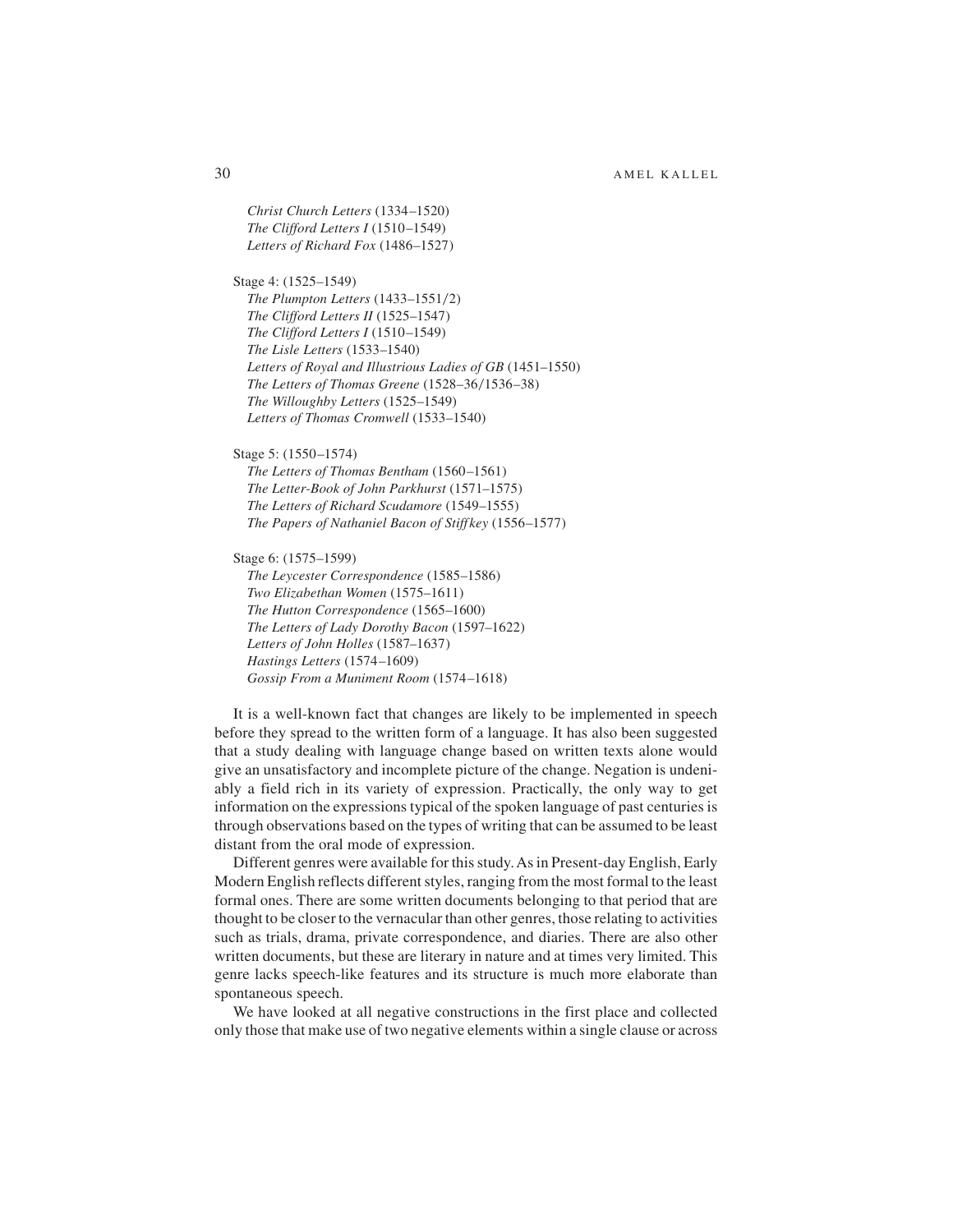clause boundaries, and utterances that make use of negative polarity items preceded by a negative element, either the sentential negator *not* or a *n*-item. Originally, we looked at negative, interrogative, and conditional clauses, but the last two structures were low in absolute frequency and accordingly were excluded from this study. These cases were categorized in terms of grammatical constructions, namely, noncoordinate (examples 5– 6) and coordinate negative environments (examples 7–8).

- (5) 'that ye wryt *not* to me *no* letters' (*The Cely Letters*: 10)
- (6) 'that I shulde *not* take *any* writt ageynst theym' (*Christ Church Letters*: 66)
- (7) 'I had none, *ner* he delyueryd me *none*' (*The Cely Letters*: 18)
- (8) '*ne* bounde for *any* tryell of your seid' (*Christ Church Letters*: 41)

They were also categorized in terms of two grammatical functions, namely, Objects and Adjuncts, as they occur within these two grammatical constructions. The first two examples illustrate Objects as they occur in both noncoordinate and coordinate contexts. Examples 11–12 illustrate Adjuncts as they occur in both of these constructions.

- (9) 'that ye wryt *not* to me *no* letters' (*The Cely Letters*: 10)
- (10) '*Nor* send me *no* ster.3 money' (*The Cely Letters*: 12)
- (11) 'woll *nott* dyshease yow off yowre howsse *no* lenger' (*The Cely Letters*: 170)
- (12) '*ne* forthere prosede in *no* seche matere' (*The Paston Letters*: 82 & 137)

In other words, all instances of  $n$ -items in positions where they c-commanded<sup>4</sup> all instances of *n*-items and corresponding NPIs occurring in object and adverbial grammatical functions within noncoordinate and coordinate constructions are included. For the purpose of this study, only cases of NPIs in negative clauses were collected; those within conditional and interrogative clauses were excluded, as they are irrelevant to our research. Our negative contexts can then be summarized as follows:

- $(13) \text{ NEG}^5 + n\text{-item}/any\text{-item}$
- $(14)$  *N*-item<sup>6</sup> + *n*-item/*any*-item

This study quantifies the occurrences of NC as the structural unit. Differences are quantitatively measured, and our six stages,<sup>7</sup> 25 years each, will be distinguished by the frequency with which some variant occurs in one stage as opposed to another. Differences in any one variable are tested against the background of their frequencies rather than in terms of their absence or presence. A crucial step in our analysis is to discover the rates of change in the use of NC in both noncoordinate and coordinate contexts and to compare them. According to the CRH (Kroch, 1989), when one grammatical option replaces another with which it is in competition across a set of linguistic contexts, the rate of replacement is the same in all of them. Following these claims, we would then expect to find the same rate of change in these two grammatical constructions. We used the Proc Genmod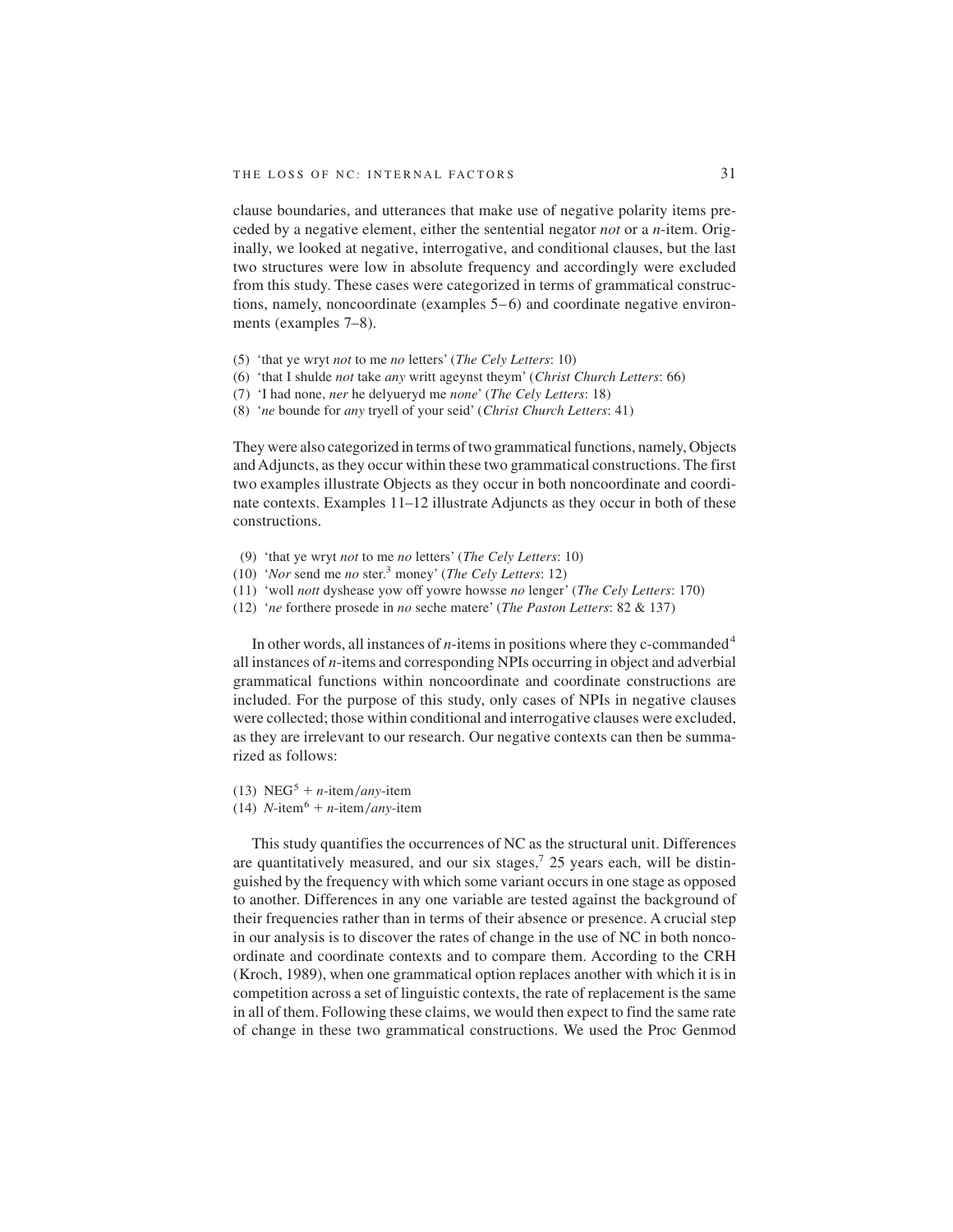procedure within the SAS statistical package to fit data into the logistic regression (Collett, 2003). The model must adequately fit<sup>8</sup> the observed probabilities for the fitted linear logistic model in order for it to be satisfactory. By fitting empirical data (i.e., percentages), to the logistic function, we can determine whether the rates of change in different contexts are the same or different.

### THE LOGISTIC REGRESSIONS

This study addresses the question of whether the change as observed in different contexts follows an *S*-shaped curve (cf. Bailey, 1973; Kroch, 1989). Labov (1994:65) showed how an *S*-curve is produced by the cumulative frequencies of the binomial distribution. The logit (i.e., the logistic transform shown in  $[15]$ ) produces a straight line, standing for a linear function of time;*s*is the slope of this line;  $k$  is the intercept, and is related to the frequency of the old/new form at some fixed point in time.

(15)

$$
Logit = 1n \frac{p}{1-p} = k + st9
$$

The change in the frequencies of these two grammatical alternatives is interpreted according to the Constant Rate Hypothesis (CRH), in an attempt to find out about the rate of replacement of one form by another in some grammatical environments. This is crucial, as it reveals issues related to the nature of the change, such as whether the change is the outcome of competition between grammatically incompatible options, and thus whether the observed changes in the surface structures are triggered by a change in a single underlying parameter setting.

#### DATA ANALYS IS

In this section we analyze the shift in the percentages of use of NC in noncoordinate contexts (Table 1). In stage 1, 1450–1474, we record 105 cases of NC, equal to 83.3% out of a total of 126 data points. This percentage gradually declined in our period<sup>10</sup> until NC virtually disappeared at stage 5, with  $3.1\%$ , and went completely out of use at stage 6, the last quarter of the 16th century, with only 0.6% usage. This decline in the use of NC in noncoordinate contexts meant a corresponding gradual increase in the use of negative polarity items in contexts in which *n*-words once were used. In stage 1, negative polarity items were used only 16.6% of the time; this frequency, however, rose to 96.9% in stage 5, and the use of NPIs in negative contexts was fully established in stage 6, with a percentage of 99.4%.

The plot of the transformed data given in Figure 1 shows the observed probabilities fitted into the logistic regression model. The decline of NC in noncoordinate constructions follows an *S*-shaped curve. Table 2 summarizes the frequencies of use of NC and NPIs in coordinate contexts throughout the six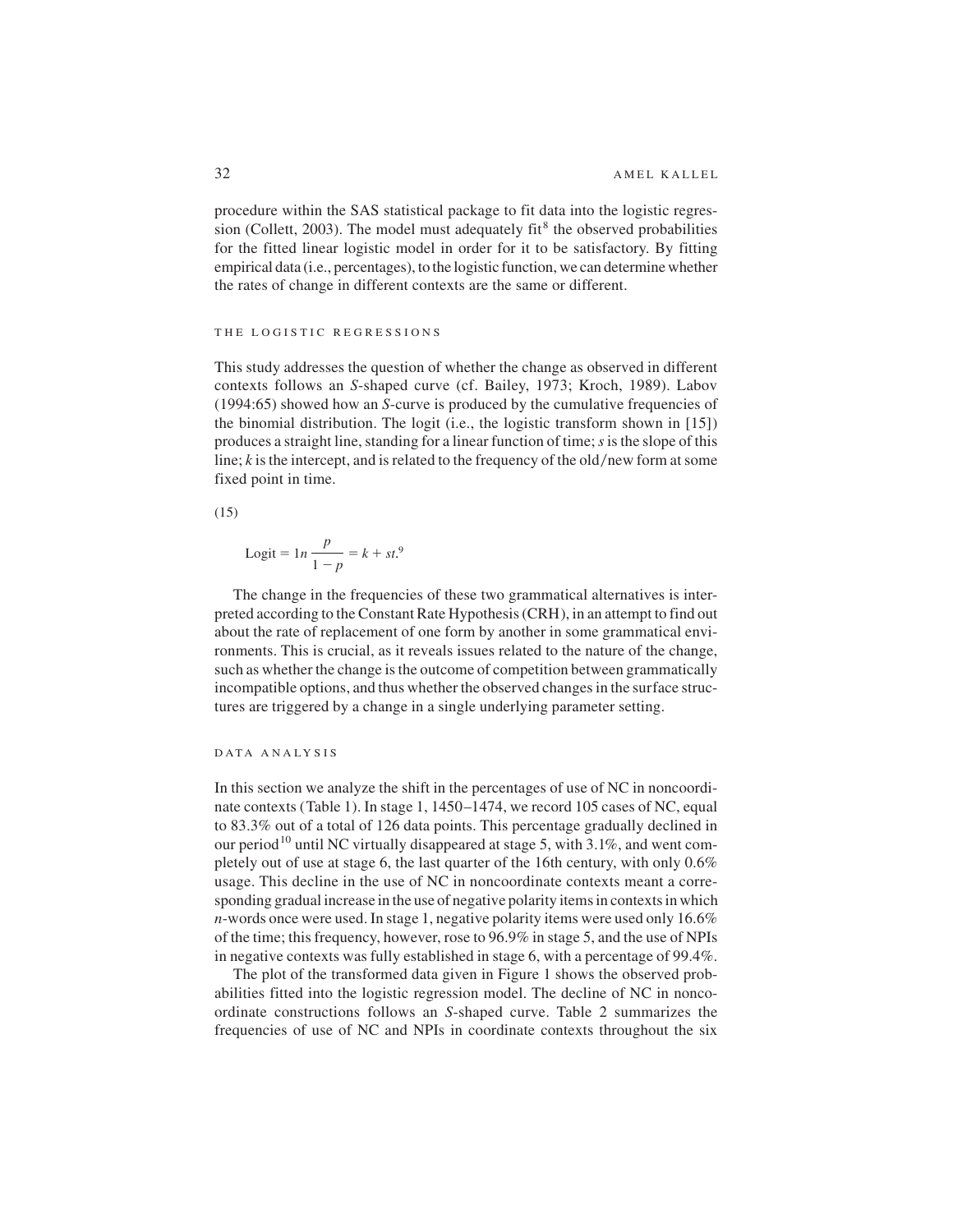|         | <b>Type One Noncoordinate</b> |             |       |  |  |
|---------|-------------------------------|-------------|-------|--|--|
| Stage   | NC                            | <b>NPIs</b> | Total |  |  |
| Stage 1 | 105                           | 21          | 126   |  |  |
|         | 83.3%                         | 16.7%       |       |  |  |
| Stage 2 | 91                            | 25          | 116   |  |  |
|         | 78.4%                         | 21.6%       |       |  |  |
| Stage 3 | 13                            | 14          | 27    |  |  |
|         | 48.1%                         | 51.9%       |       |  |  |
| Stage 4 | 81                            | 106         | 187   |  |  |
|         | 43.3%                         | 56.7%       |       |  |  |
| Stage 5 | 5                             | 155         | 160   |  |  |
|         | 3.1%                          | 96.9%       |       |  |  |
| Stage 6 | 1                             | 156         | 157   |  |  |
|         | 0.6%                          | 99.4%       |       |  |  |

TABLE 1*. The frequency of* n*-words and NPIs in noncoordinate constructions by stage*

Noncoordinate constructions will be referred to as type 1 in the graphs; coordinate constructions as type 2.



figure 1. The observed data for noncoordinate contexts plotted against the fitted logistic regression.

stages. The picture of the change is very similar to the one observed in noncoordinate contexts. Again, we notice that overall there is an obvious decline of NC in coordinate contexts. The frequency of use of NC in coordinate contexts dropped from 96.5% in stage 1 to 7% in stage 6. The change again reflects the on-going rise in the frequency of negative polarity items in contexts where *n*-words were used. The corresponding percentage in NPIs rose from only 3.6% in stage 1 to 93% in stage 6. Figure 2 indicates that the *S*-shaped curve is also found in coordinate contexts.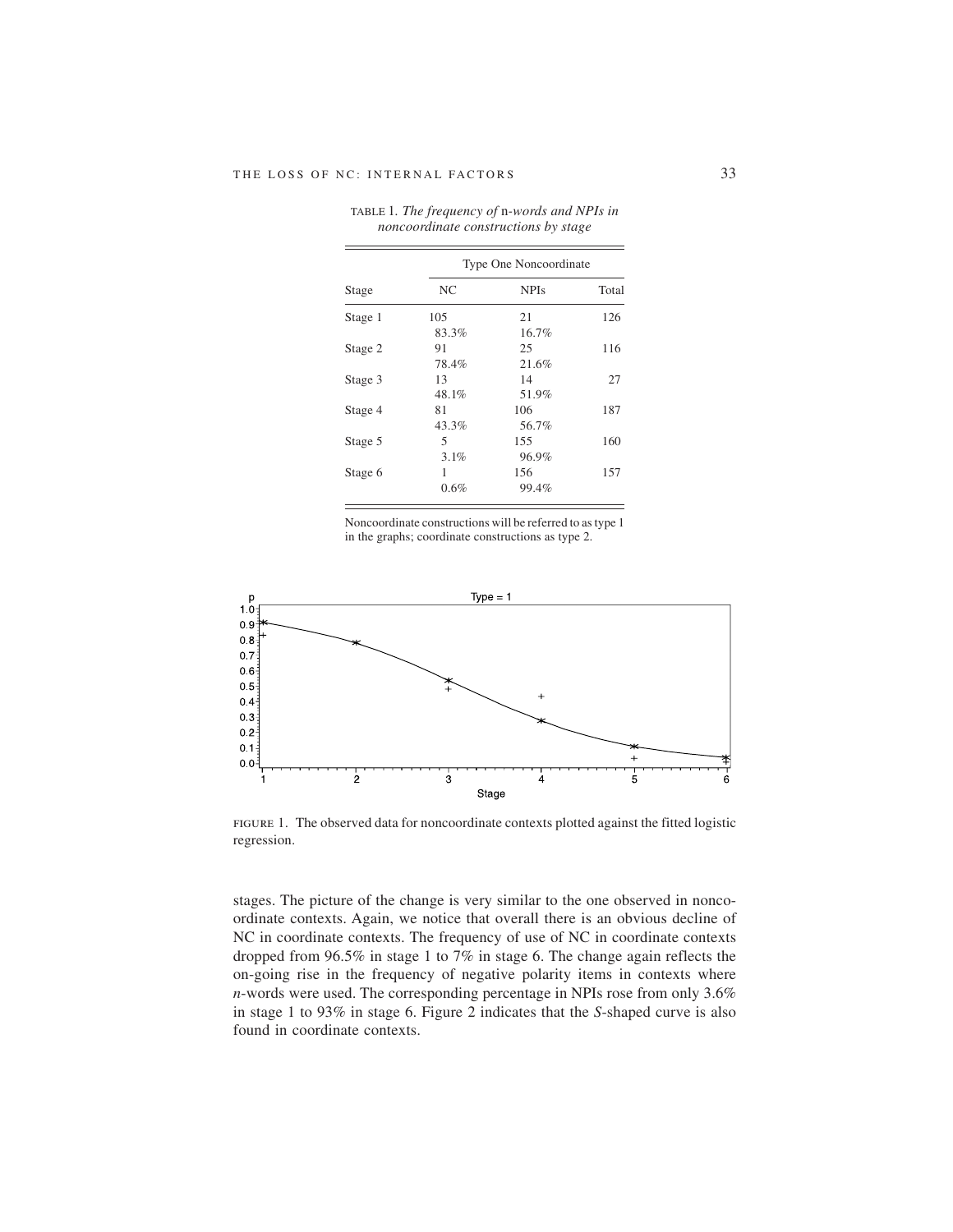|         | <b>Type Two Coordinate</b> |             |       |  |  |
|---------|----------------------------|-------------|-------|--|--|
| Stage   | NC                         | <b>NPIs</b> | Total |  |  |
| Stage 1 | 82                         | 3           | 85    |  |  |
|         | 96.5%                      | 3.5%        |       |  |  |
| Stage 2 | 54                         | 6           | 60    |  |  |
|         | 90%                        | 10%         |       |  |  |
| Stage 3 | 23                         | 6           | 29    |  |  |
|         | 79.3%                      | 20.7%       |       |  |  |
| Stage 4 | 64                         | 45          | 109   |  |  |
|         | 58.7%                      | 41.3%       |       |  |  |
| Stage 5 | 4                          | 47          | 51    |  |  |
|         | 7.8%                       | 92.2%       |       |  |  |
| Stage 6 | 3                          | 40          | 43    |  |  |
|         | 7%                         | 93%         |       |  |  |

TABLE 2*. The frequency of* n*-words and NPIs in coordinate constructions by stage*



figure 2. The observed data for coordinate contexts plotted against the fitted logistic regression.

An analysis of the process of loss of NC in the two grammatical functions, Objects and Adjuncts, $11$  as they occur within the two grammatical constructions, yields the same results: an *S*-shaped curve. Tables 3 and 4 record the occurrences and percentages of both NC and NPIs in negative clauses as Objects in noncoordinate and coordinate contexts. As in the case of other contexts, there is an overall decline of *n*-words in coordinate constructions, corresponding to a rise in the frequency of polarity items, across time. Cases of NC as Objects occurred with a frequency of 80% in noncoordinate contexts and 95% in coordinate contexts at stage 1 and then dropped to 1.3% and 3.6% at stage 6 in both grammatical constructions, respectively.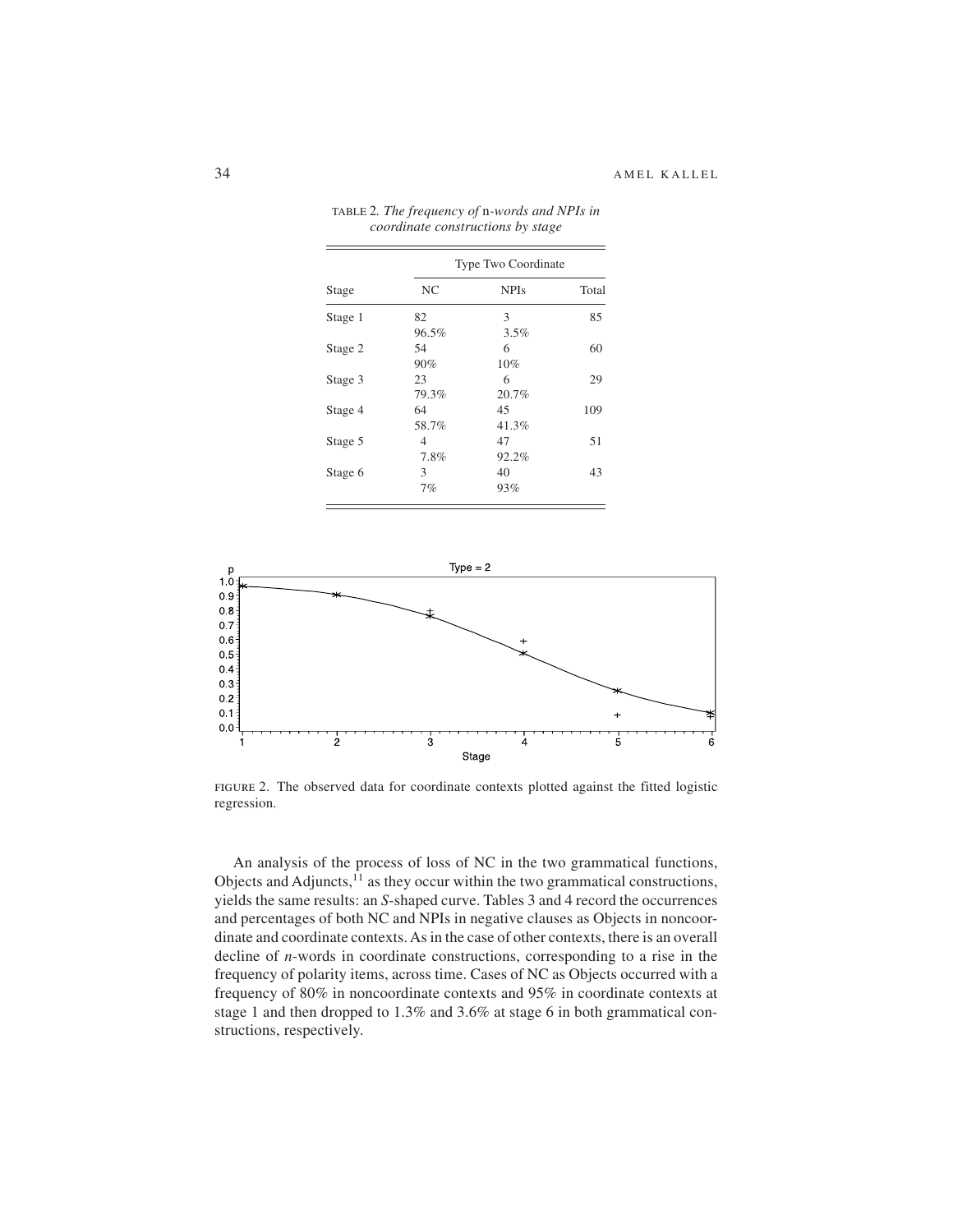|         | <b>Object Noncoordinate</b> |             |       |  |  |
|---------|-----------------------------|-------------|-------|--|--|
| Stage   | NC                          | <b>NPIs</b> | Total |  |  |
| Stage 1 | 44                          | 11          | 55    |  |  |
|         | 80%                         | 20%         |       |  |  |
| Stage 2 | 49                          | 13          | 62    |  |  |
|         | 79%                         | 21%         |       |  |  |
| Stage 3 | 5                           | 7           | 12    |  |  |
|         | 41.7%                       | 58.3%       |       |  |  |
| Stage 4 | 27                          | 49          | 76    |  |  |
|         | 35.5%                       | 64.5%       |       |  |  |
| Stage 5 | 3                           | 79          | 82    |  |  |
|         | 3.7%                        | 96.3%       |       |  |  |
| Stage 6 | 1                           | 74          | 75    |  |  |
|         | 1.3%                        | 98.7%       |       |  |  |

TABLE 3*. The frequency of* n*-words and NPIs in Objects in noncoordinate contexts by stage*

TABLE 4*. The frequency of* n*-words and NPIs in Objects in coordinate contexts by stage*

|         |       | <b>Object Coordinate</b> |       |  |  |
|---------|-------|--------------------------|-------|--|--|
| Stage   | NC    | <b>NPIs</b>              | Total |  |  |
| Stage 1 | 38    | 2                        | 40    |  |  |
|         | 95%   | 5%                       |       |  |  |
| Stage 2 | 30    | 4                        | 34    |  |  |
|         | 88.2% | 11.8%                    |       |  |  |
| Stage 3 | 14    | 2                        | 16    |  |  |
|         | 87.5% | 12.5%                    |       |  |  |
| Stage 4 | 36    | 20                       | 56    |  |  |
|         | 64.3% | 35.7%                    |       |  |  |
| Stage 5 | 2     | 28                       | 30    |  |  |
|         | 6.7%  | 93.3%                    |       |  |  |
| Stage 6 | 1     | 27                       | 28    |  |  |
|         | 3.6%  | 96.4%                    |       |  |  |

The change in NC in Adjuncts (see Tables 5 and 6) follows the same pattern. We notice an on-going decline in the percentages of use of *n*-words as opposed to an ongoing rise in the percentages of use of negative polarity items and an *S*-shaped curve was also obtained for these contexts.

We would now like to apply the Constant Rate Hypothesis and find out whether the decline of NC occurred at the same rate in all studied contexts, as well as whether it took place at the same rate across the time line. Accordingly, linear logistic regression models are used to model the data. We begin by studying the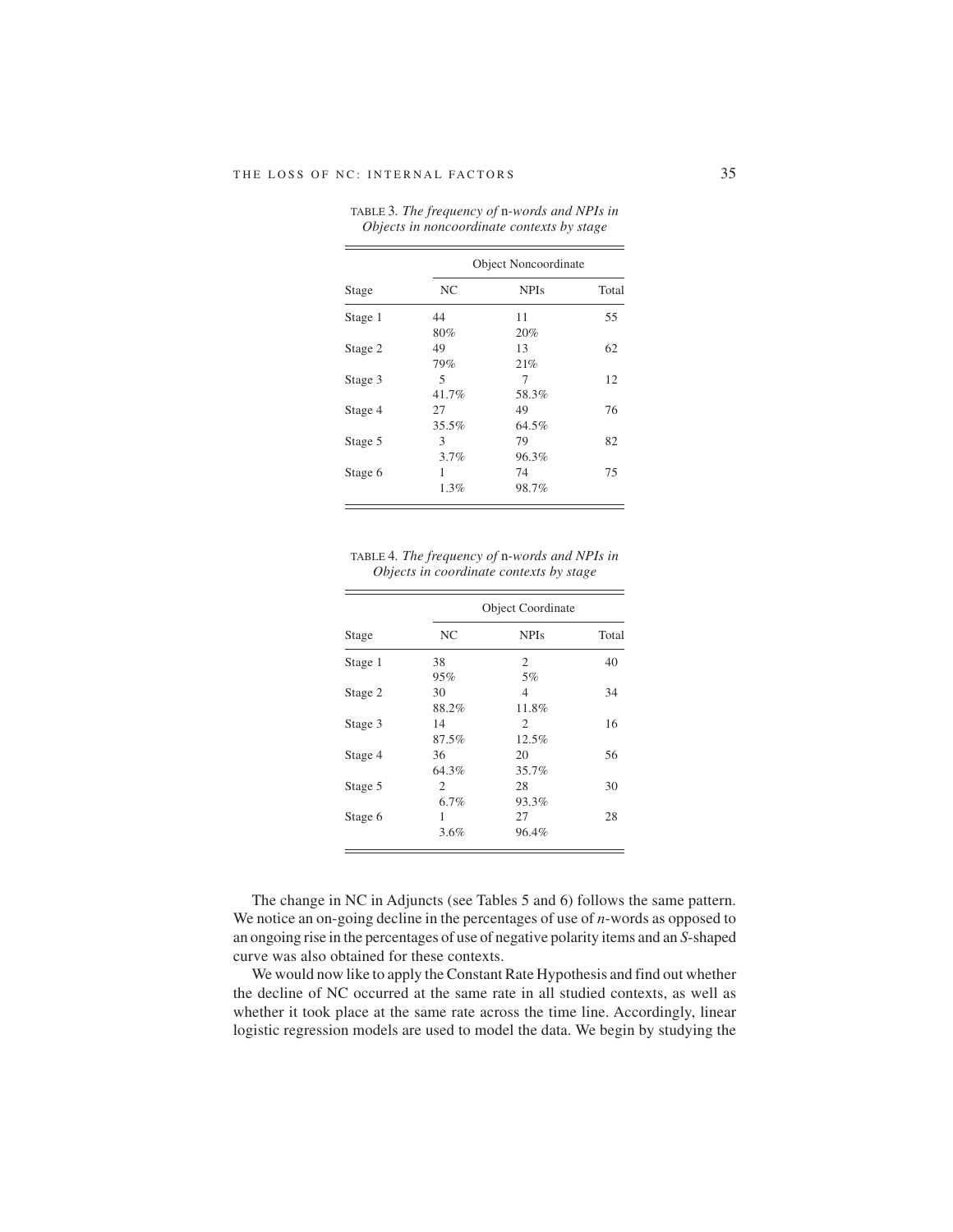|         | <b>Adjunct Noncoordinate</b> |             |       |  |  |
|---------|------------------------------|-------------|-------|--|--|
| Stage   | NC.                          | <b>NPIs</b> | Total |  |  |
| Stage 1 | 59                           | 9           | 68    |  |  |
|         | 86.8%                        | 13.2%       |       |  |  |
| Stage 2 | 40                           | 12          | 52    |  |  |
|         | 77%                          | 23%         |       |  |  |
| Stage 3 | 7                            | 7           | 14    |  |  |
|         | 50%                          | 50%         |       |  |  |
| Stage 4 | 54                           | 55          | 109   |  |  |
|         | 49.5%                        | 50.5%       |       |  |  |
| Stage 5 | 1                            | 76          | 77    |  |  |
|         | 1.3%                         | 98.7%       |       |  |  |
| Stage 6 | 0                            | 82          | 82    |  |  |
|         | $0\%$                        | 100%        |       |  |  |

TABLE 5*. The frequency of* n*-words and NPIs in Adjuncts in noncoordinate contexts by stage*

TABLE 6*. The frequency of* n*-words and NPIs in Adjuncts in coordinate contexts by stage*

|         | <b>Adjunct Coordinate</b> |             |       |  |  |
|---------|---------------------------|-------------|-------|--|--|
| Stage   | NC                        | <b>NPIs</b> | Total |  |  |
| Stage 1 | 30                        | 1           | 31    |  |  |
|         | 96.8%                     | 3.2%        |       |  |  |
| Stage 2 | 17                        | 2           | 19    |  |  |
|         | 89.5%                     | 10.5%       |       |  |  |
| Stage 3 | 8                         | 4           | 12    |  |  |
|         | 87.5%                     | 12.5%       |       |  |  |
| Stage 4 | 25                        | 21          | 46    |  |  |
|         | 54.4%                     | 45.6%       |       |  |  |
| Stage 5 | 2                         | 14          | 16    |  |  |
|         | 12.5%                     | 87.5%       |       |  |  |
| Stage 6 | 1                         | 13          | 14    |  |  |
|         | 7.2%                      | 92.8%       |       |  |  |
|         |                           |             |       |  |  |

Constant Rate Effect in macro contexts, that is, noncoordinate and coordinate contexts being the larger unit comprising object and adverbial grammatical functions (GFs), which will be analyzed subsequently.

# *Macro contexts: Grammatical constructions*

 $=$ 

Without a mathematical model of the *S*-curves, it would be difficult to evaluate certain predictions, as it would not be clear how to measure their rates of change.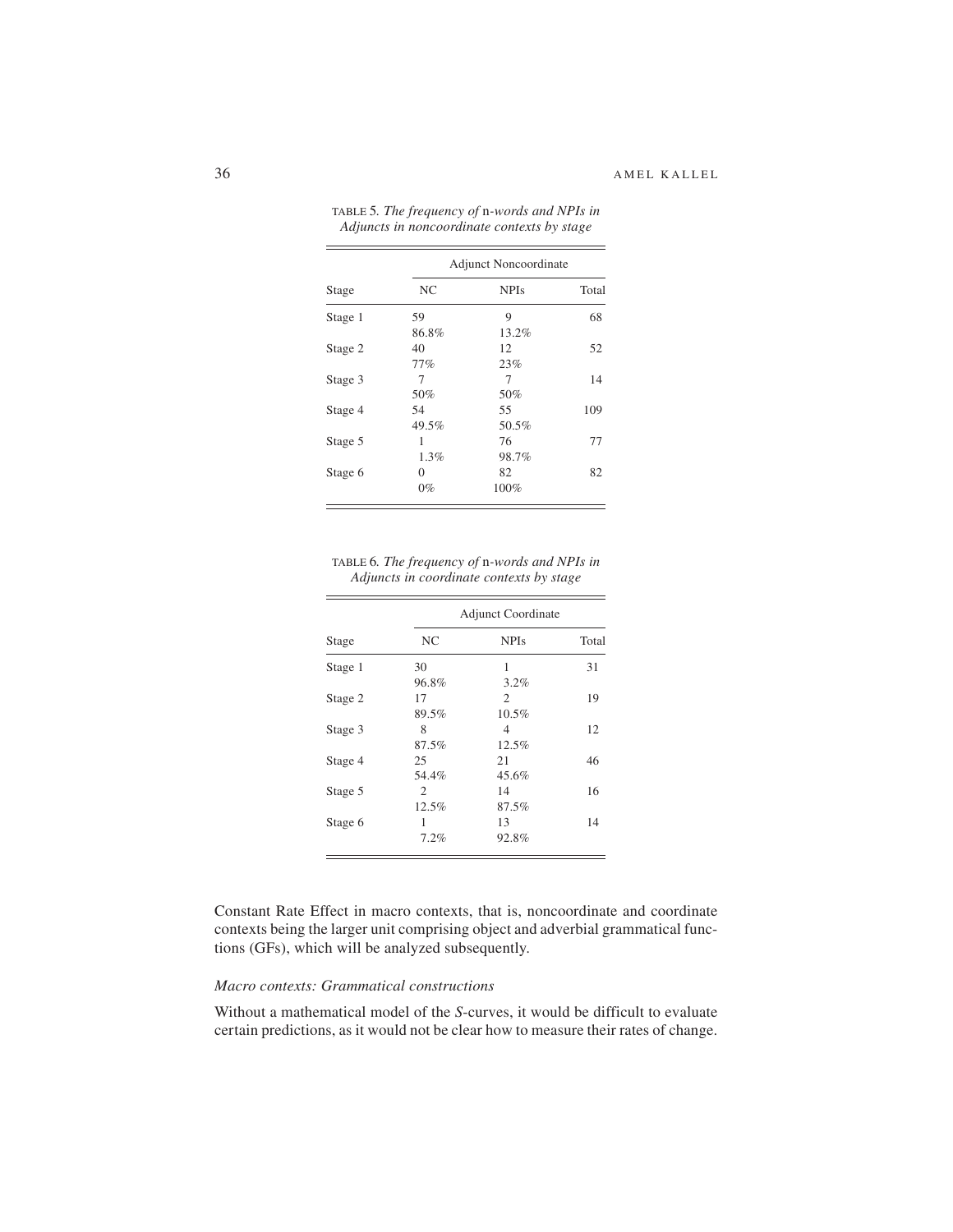Visual inspection of the figures given earlier might suggest that the rates of change for each context are different. However, on examining the curves describing the replacement of one form by another, we notice that this is a wrong interpretation. The logistic function is used to estimate the rates of decline of NC in different contexts in a more accurate way. What the Constant Rate Hypothesis tells us is that if we transform the percentage data and obtain an estimate of the parameters of each curve by fitting the transformed data to a regression line, the slopes of all the lines should be equal. Such a relationship corresponds to the hypothesis that the processing effects on the frequency of the new form in different environments are constant across time. The results of this statistical model are presented in (16).

|                  |        |        | The GENMOD Procedure |         |            |                   |
|------------------|--------|--------|----------------------|---------|------------|-------------------|
| Source           | Num DF | Den DF | F Value              | Pr > F  | Chi-Square | $Pr$ > Chi-Square |
| Stage            | 1      | 19     | 140.69               | < .0001 | 140.69     | < .0001           |
| Type             |        | 19     | 8.10                 | 0.0104  | 8.10       | 0.0044            |
| Function         |        | 19     | 0.06                 | 0.8103  | 0.06       | 0.8076            |
| Stage * Function |        | 19     | 0.00                 | 0.9756  | 0.00       | 0.9753            |
| $(16)$ b.        |        |        |                      |         |            |                   |
|                  |        |        | The GENMOD Procedure |         |            |                   |
| Source           | Num DF | Den DF | F Value              | Pr > F  | Chi-Square | $Pr > Chi-Square$ |
| Stage            |        | 20     | 125.97               | < .0001 | 125.97     | < .0001           |
| Type             |        | 20     | 2.12                 | 0.1612  | 2.12       | 0.1457            |
| Stage $*$ type   |        | 20     | 0.35                 | 0.5607  | 0.35       | 0.5540            |
|                  |        |        |                      |         |            |                   |

(16) a.

Num  $DF$  = numerator degrees of freedom; Den  $DF$  = denominator degrees of freedom.

These two tables in (16) provide a statistical analysis of the data in terms of our different independent variables (i.e., stage, type, and function, indicate that stage (time) is an important factor in the observed change) scoring significant chisquare values, which provide grounds for the observed decline of NC throughout our period. They also show that the other factors (i.e., type and function) do not interact with stage, which is indicated by the high chi-square values obtained: 0.975 in the case of stage/function interaction, and 0.554 in the case of stage/ type interaction.

Figures 3 and 4 show that the lines are parallel, and accordingly, that the rate of change in both noncoordinate and coordinate contexts is the same. When measured, the slope *s*, which stands for the rate of change, is the same for both constructions and is equal to  $-1.126$  units, see (17). These graphs indicate that there is a slight overall difference between the two construction types, with coordinate constructions (type 2) being higher on the logit scale by an estimated difference of 0.979 units. This difference observed on the logit scale indicates that it is also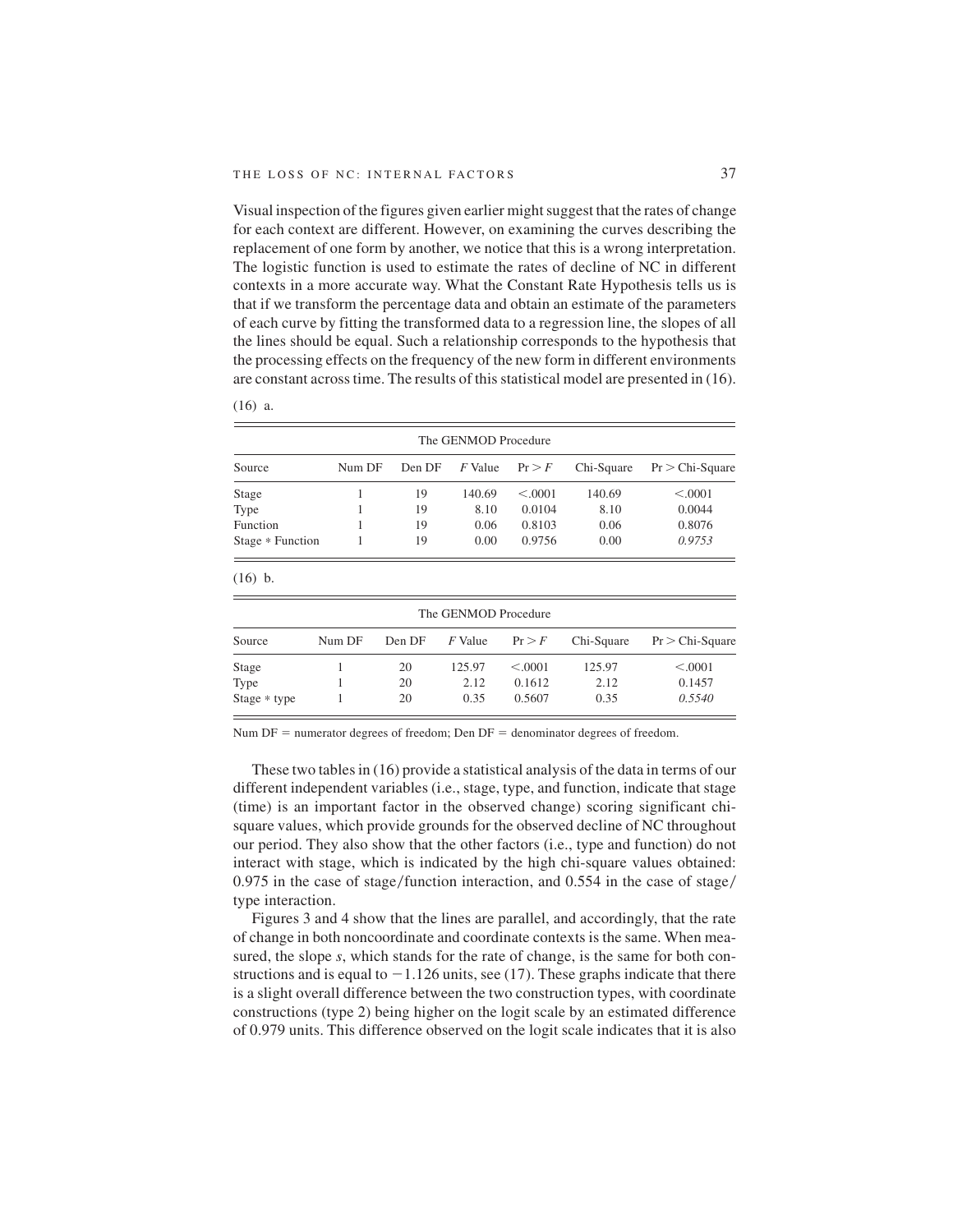

figure 3. The plot of data for noncoordinate contexts with the fitted logistic regression line superimposed.

higher on the probability scale, that is, we are more likely to come across cases of NC in coordinate contexts than in the case of noncoordinate contexts. The difference, however, has no bearing on the rate of change, which remains unaffected throughout all of the six stages. Visual inspection of Figures 3 and 4, however, indicates that there are some inadequacies where the fit of the model does not seem to be satisfactory, mainly for stages 5 and 6 in our categorization.

| Analysis of Parameter Estimates |          |           |                   |                                  |            |       |                   |
|---------------------------------|----------|-----------|-------------------|----------------------------------|------------|-------|-------------------|
| Parameter                       | DF       | Estimate  | Standard<br>Error | Wald 95%<br>Confidence<br>Limits | Chi-Square |       | $PR > Chi-Square$ |
| Intercept                       | 1        | 4.5154    | 0.7425            | 3.0602                           | 5.9706     | 36.99 | < 0.001           |
| Stage                           |          | $-1.1264$ | 0.1666            | $-1.4529$                        | $-0.7999$  | 45.71 | < 0.0001          |
| Type 1                          | 1        | $-0.9790$ | 0.4633            | $-1.8870$                        | $-0.0710$  | 4.47  | 0.0346            |
| Type 2                          | $\Omega$ | 0.0000    | 0.0000            | 0.0000                           | 0.0000     |       |                   |
| Scale                           | $\Omega$ | 2.6849    | 0.0000            | 2.6849                           | 2.6849     |       |                   |

(17)

# *Micro contexts: Grammatical functions*

We shall now analyze and compare:

- 1. The rate of decline of NC in Objects in noncoordinate contexts to the one in coordinate contexts.
- 2. The rate of decline of NC in Adjuncts in noncoordinate contexts to the one in coordinate contexts.
- 3. The rate of decline of NC in Objects to the one inAdjuncts in noncoordinate contexts.
- 4. The rate of decline of NC in Objects to the one in Adjuncts in coordinate contexts.

An analysis of the same process in micro contexts, grammatical functions, as they occur within macro contexts, indicates that the decline of NC takes place at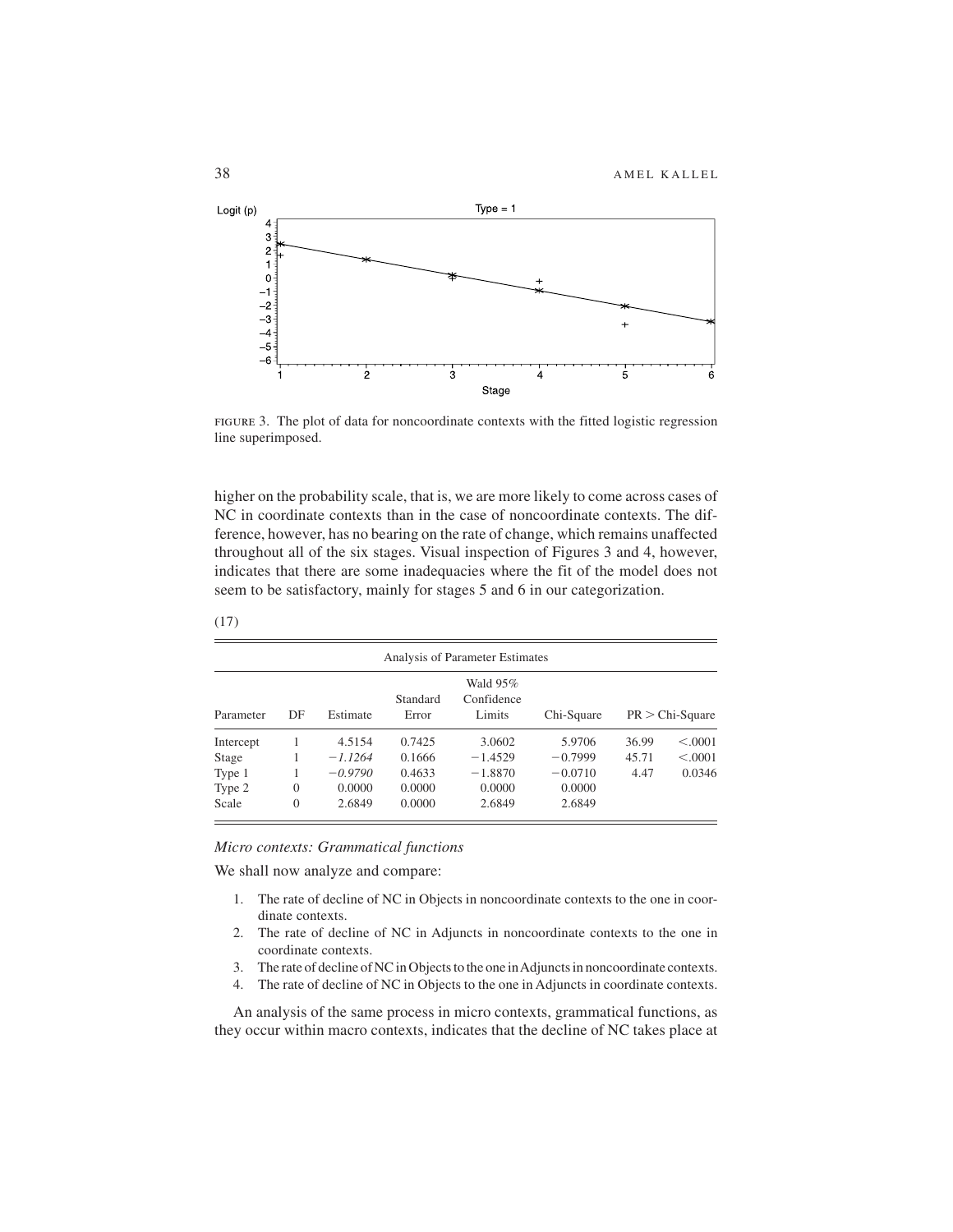

figure 4. The plot of data for coordinate contexts with the fitted logistic regression line superimposed.



figure 5. The plot of data for Objects in noncoordinate contexts with the fitted logistic regression line superimposed.



figure 6. The plot of data for Objects in coordinate contexts with the fitted logistic regression line superimposed.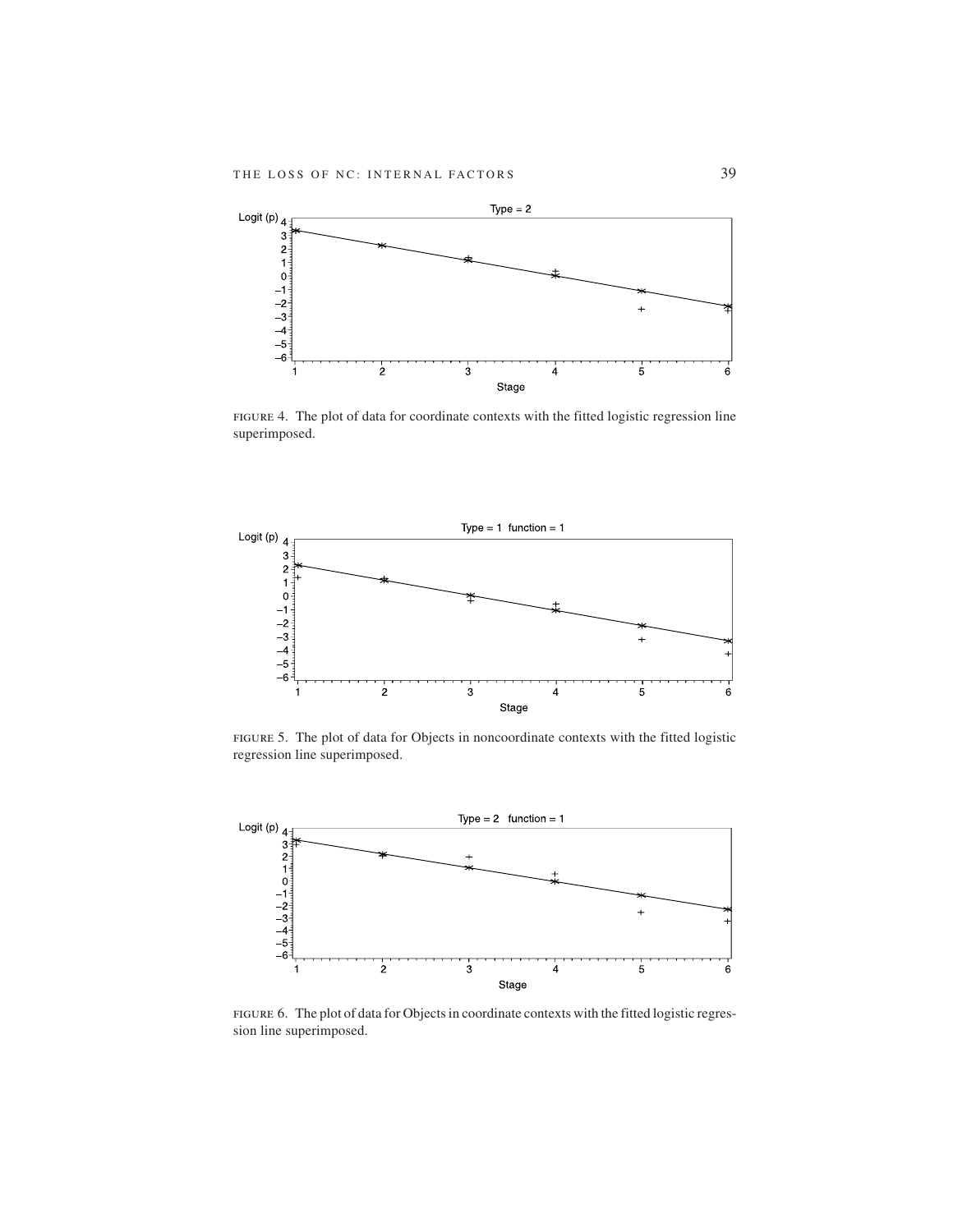

figure 7. The plot of data for Adjuncts in noncoordinate contexts with the fitted logistic regression line superimposed.



figure 8. The plot of data for Adjuncts in coordinate contexts with the fitted logistic regression line superimposed.

the same rate. The logistic regression lines obtained (see Figures 5, 6, 7, & 8) are once again parallel, meaning that the frequency of *n*-words in Objects, as in Adjuncts, was declining at the same rate in noncoordinate constructions and in coordinate constructions. However, once again there is a lack of fit observed on these graphs at stages 5 and 6.

To summarize, our data mainly adheres to the claims made about the Constant Rate Effect across contexts. However, the model, as pointed out, shows some lack of fit at different stages in different contexts. Accordingly, a plot of residuals and predicted values (i.e., the difference between original values and predicted values) was applied to this model. This plot is normally applied to test the validity of a certain model. Having applied this plot, it clearly indicates some quadratic effect, that is, evidence of curvature. This raised the issue of considering another logistic model in order to manipulate any lack of fit and the curvature that might exist. Accordingly, another statistical model was applied to analyze the same data and compare it with the previous one. The following section provides a detailed analysis of our data based on another logistic model.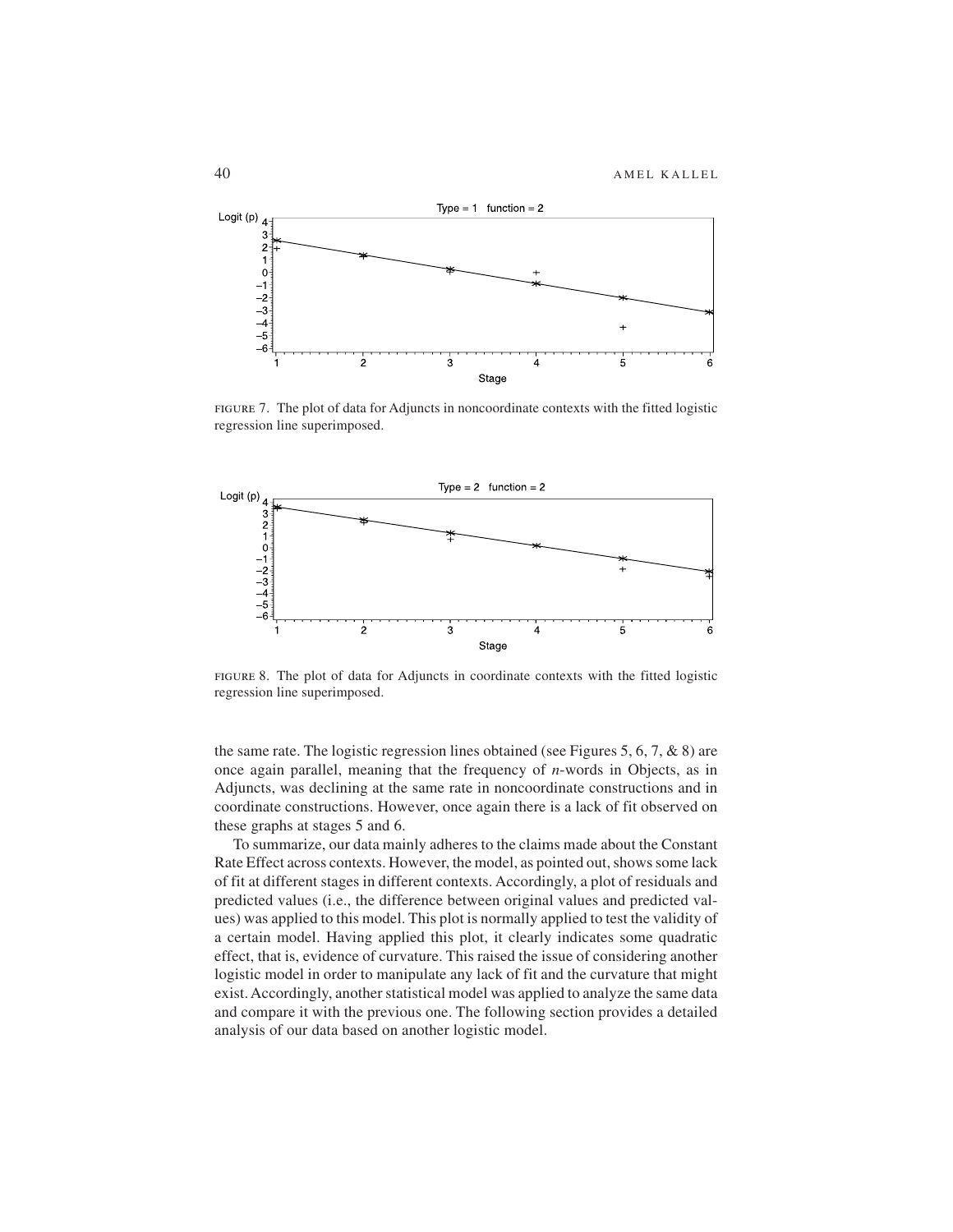## AN ALTERNATIVE ANALYSIS

After fitting a model to a set of data, it is natural to enquire about the extent to which the fitted values of the response variable under the model compare with the observed values. This aspect of the adequacy of a model is widely referred to as goodness of fit (cf. Collett, 2003). As suggested earlier, the logistic linear model as applied to our data shows a lack of fit, mainly at the last two stages. Visual inspection of the graphs indicates that the fit for the first four stages seems to be good, which is not the case with the last two stages wherein there is often some sort of deviation of linearity. It is not clear why there is a lack of fit in the last two stages.

From the plots where linear trends are assumed there seems to be evidence of curvature, which was modelled empirically by including a stage square term  $(x^2)$ in addition to the "stage" linear term. This essentially corresponds to modelling a quadratic "stage" effect. If the quadratic effect for stage obtains, the lines on the graphs can take any other shape apart from straight lines and thus the change can no longer be said to be constant across time. Thus, a slightly more complicated model is applied; one that is in close agreement with the observed data at extreme values. A model for the relationship between the true observed probabilities, *p*, and an explanatory variable, "stage" in our case, is called a *polynomial logistic regression model*. The general form of the model is given in (18).<sup>12</sup>

(18)

$$
logit = log_e\left(\frac{\pi}{1-\pi}\right) = \beta_0 + \beta_1 \text{ type}_i + \beta_2 \text{ stage} + \beta_3 \text{ stage}^2
$$

The difference between the first applied model and this one is the quadratic term  $(x^2)$  added in this equation ( $\pi$  stands for true probabilities of *n*-words).

The applied quadratic model as applied to our data yielded the following results, which maintain the same conclusions in terms of the effect of "type" (i.e., our two grammatical constructions) and the effect of "function" (i.e., our two grammatical functions and their interaction with the stage variable). However, the results in terms of the effect of stage show a highly significant chi-square value  $(<.0001$ , in (19)). This highly significant figure makes evident the effect of curvature and simply rules out the validity of the previously used model in analyzing our data. These results are displayed in (19).

| Source        | Num DF | Den DF | F Value | Pr > F | Chi-Square | $Pr > Chi-Square$ |
|---------------|--------|--------|---------|--------|------------|-------------------|
| Stage         |        | 19     | 3.86    | 0.0644 | 3.86       | 0.0496            |
| Type          |        | 19     | 14.43   | 0.0012 | 14.43      | 0.0001            |
| Stage * Stage |        | 19     | 22.93   | 0.0001 | 22.93      | < .0001           |
| Function      |        | 19     | 0.57    | 0.4592 | 0.57       | 0.4500            |

(19)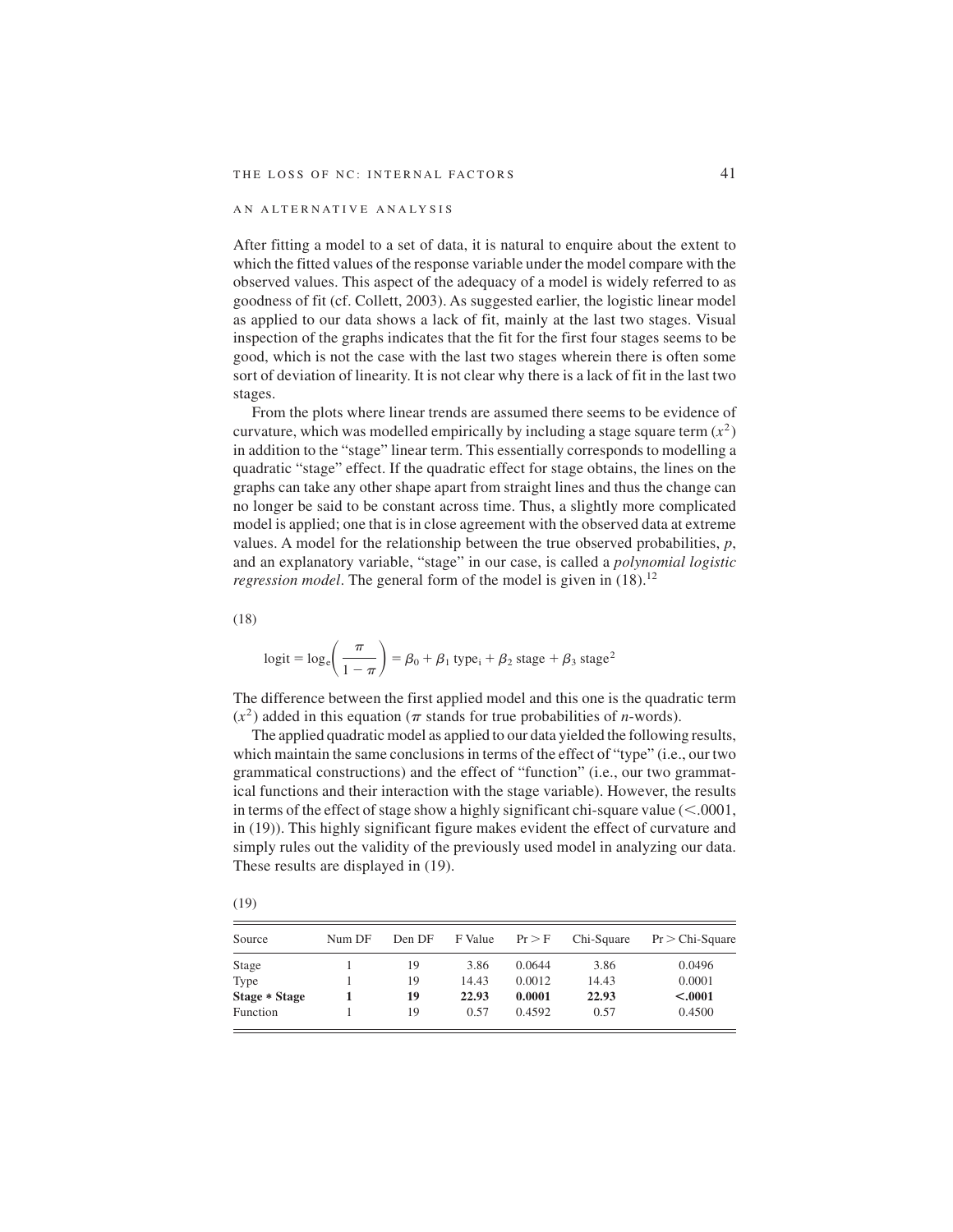

figure 9. The plot of data for noncoordinate and coordinate contexts.

When applied to our data, this model reveals, based on the statistical analysis presented earlier, that we have more significant values than the ones yielded by the linear model previously applied. What is crucial here is the quadratic term used to check how linear the trend is in a given observed change. According to the new nonlinear model, this particular effect is highly significant as the values shown in bold type indicate. This indicates that the observed probabilities of use of *n*-words in different contexts are well fitted by the quadratic logistic regression model. Although visual inspection of some of the graphs indicates that there is still some lack of fit in some middle stages, the model is still statistically deemed to be more adequate than the previous one. The following figures clearly show that the decline of NC took place at the same rate in all considered contexts.

Note that in spite of the fact that we now have curves instead of straight parallel lines standing for a linear trend, the same rates of decline of NC are still maintained in all contexts, that is, the same behavior is observed in the different considered contexts, which is the null hypothesis. Figure 9 shows that the rate of decline of NC in macro contexts is the same for both noncoordinate and coordinate contexts, while it indicates that it is not constant across time. The rate of decline of NC in both Objects (Figure 10) in both grammatical constructions is the same, and the same is true of Adjuncts (Figure 11) in both construction types. A comparison of the rate of decline of NC in both Objects and Adjuncts as they occur within each grammatical construction separately (Figures 12 and 13) is also highly significant, indicating that the two grammatical functions behave in exactly the same way within each construction type throughout all our stages. Data show that for a fixed level of stage, the rate of change is the same in all contexts in some sort of *parallel curvature*.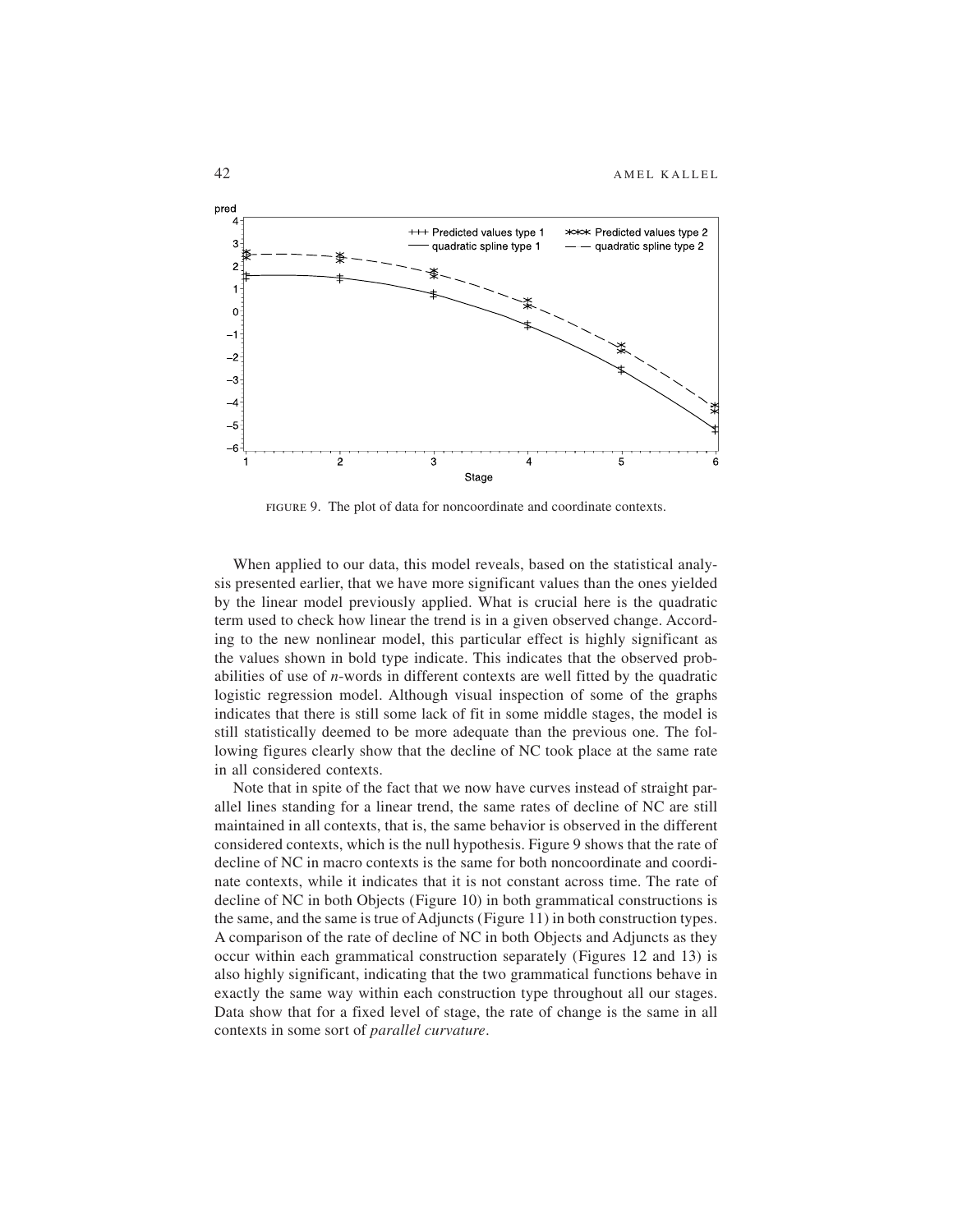

figure 10. The plot of data for Objects (Function 1) in noncoordinate and coordinate contexts.



figure 11. The plot of data for Adjuncts (Function 2) in noncoordinate and coordinate contexts.

To summarize, we have seen that the linear model as applied to our data shows some lack of fit at stages 5 and 6 and inadequacies (cf. Figures 3 and 4) are evident from visual inspection of the graphs. Accordingly, another logistic model is used to manipulate the observed lack of fit. The new nonlinear model still shows some inadequacies in some stages. However, the model is statistically shown to provide a better fit for our data, see (19). A full discussion of the implications of this alternative model for the CRH is provided in the following section.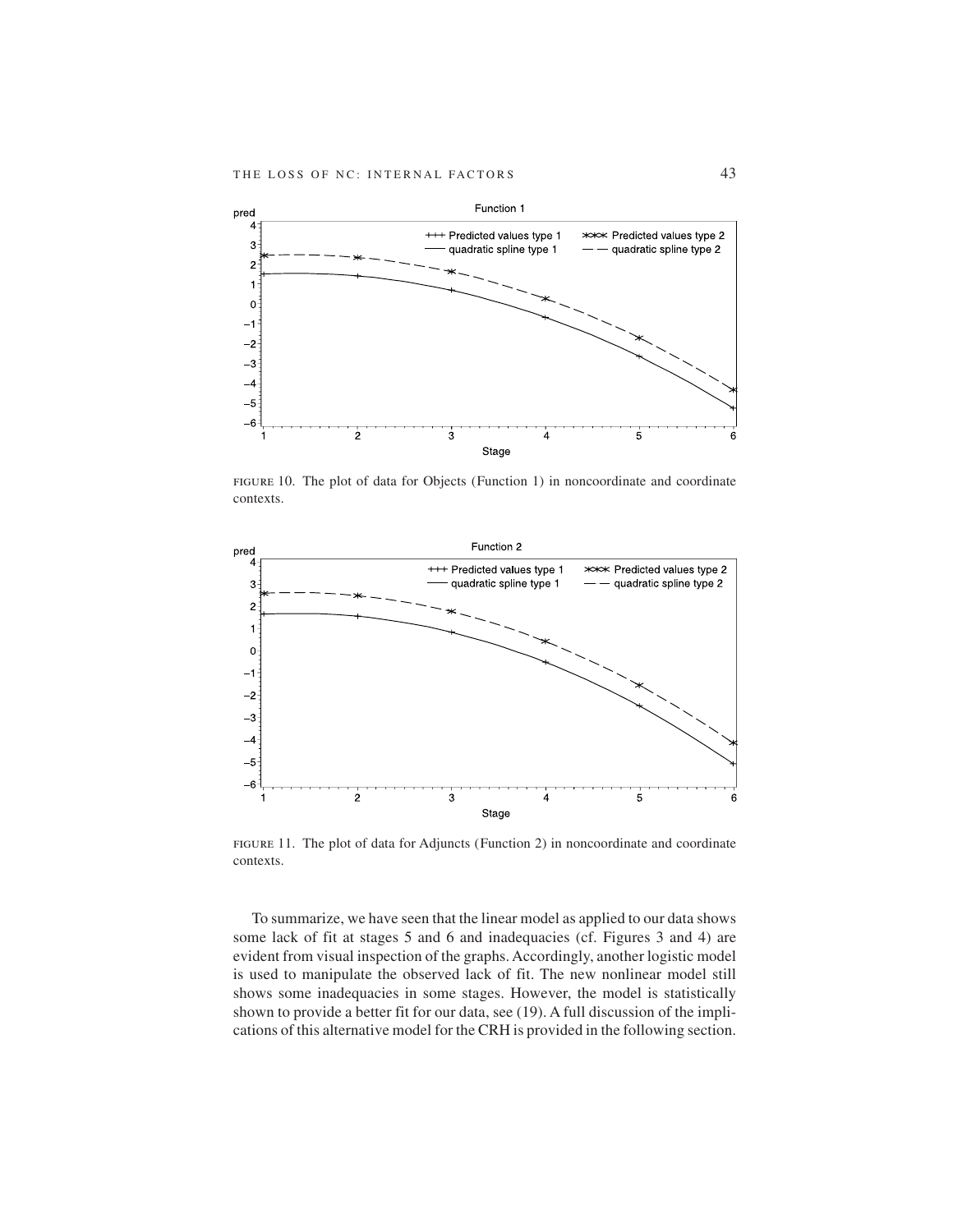

figure 12. The plot of data for Objects and Adjuncts in noncoordinate contexts (Type 1).



figure 13. The plot of data for Objects and Adjuncts in coordinate contexts (Type 2).

## THE CONTEXT CONSTANCY PRINCIPLE

The extent to which the CRH can account for the observed linguistic change will be questioned in the light of the outcome of the two statistical models as applied to our data. We would like to argue that the CRH does not provide an adequate model to account for the observed decline and loss of NC in terms of the claim made concerning the constant rate effect across time. Kroch (1989, 1994) argued that changes proceed at the same rate in all contexts and suggested that linguistic changes not only proceed at the same rate across contexts, but also across time, which is in fact a statement of a statistical null hypothesis. This constancy effect across time would statistically be represented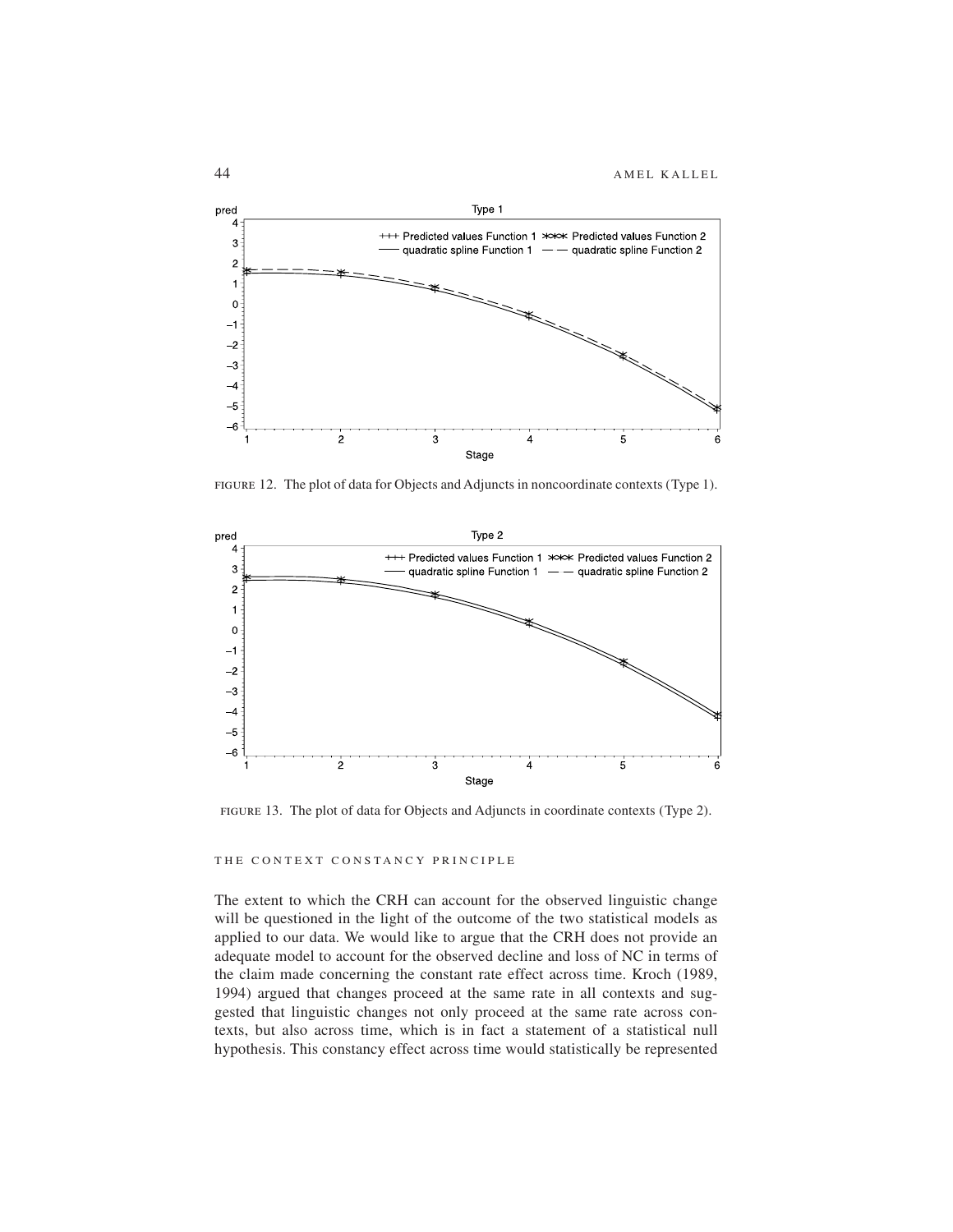as straight (for time effect) parallel (for contexts effect) lines. However, our data can be better modelled by curvature. On modelling this curvature, more significant chi-square values were obtained and the model clearly indicates a better fit for our data. Although the figures from the second model now illustrate curves, rather than straight lines, the findings uphold Kroch's constancy effect across contexts. The new model and the logistic curves indicate the same pattern of decline of NC in all contexts; this is demonstrated by the parallel curves obtained, something we shall refer to as *parallel curvature*. This, again, is a statement of the null hypothesis and is in accordance with the statements made by Kroch (1989) that linguistic changes proceed at the same rate in all contexts, but contradicts his claim that the change will proceed at the same rate across time in all contexts, because none of the contexts we have considered during the process of decline and ultimate loss of NC shows a constant rate effect across time, that is, we do not have the same rate of decline of NC, say, between 1450 and 1499 and between 1500 and 1550.

Accordingly, we would like to argue that what constitutes a principle of linguistic change is not constancy across time but constancy across contexts. Based on this distinction, we shift focus to contexts' similar behavior as the key issue in linguistic changes. We shall call this the *context constancy principle* (CCP). According to this principle, a *context constancy effect* (CCE) should be obtained when studying the rate of change across a set of linguistic contexts. This principle adheres to Kroch's Constant Rate Hypothesis in some of its aspects but not in others. The decline of NC did not follow a constant rate across time in any of the macro and micro contexts. What is, however, common to both this study and Kroch's (1989), and is thus consistent with the CRH, is the fact that the same pattern of change is obtained for all contexts. The question is: Why is this of any importance? What does the fact that we now have a constant rate effect across contexts, though not across time, reveal? This is a crucial issue as it provides an explanation to the fact that these contextual surface changes are triggered by a single change, a change in a single underlying parameter. These findings then indicate that whether the change is constant across time (parallel lines) or nonconstant across time (curves) is not crucial to the linguistic theory; what is crucial, however, is whether the change is constant across contexts, as this bears significant implications for the linguistic theory in general.

To summarize, Late Middle and Early Modern English speakers were endowed with two grammars, that is, they had an old grammar which is  $[+NC]$ and a new one which is  $[-NC]$ , and accordingly varied their use and alternated between both systems. These two grammars coexisted and were competing for the same structural position. In the case of our study, two forms, which have identical meaning and the same discourse function, were alternating. The changes in frequency of use of *n*-words and negative polarity items that we have established over a period of one and a half centuries indicate a shift in language users' overall tendency to use one grammatical option over another in their language output. This changing tendency is reflected in the changes in surface contexts where usage frequencies can be measured. The unity of the change,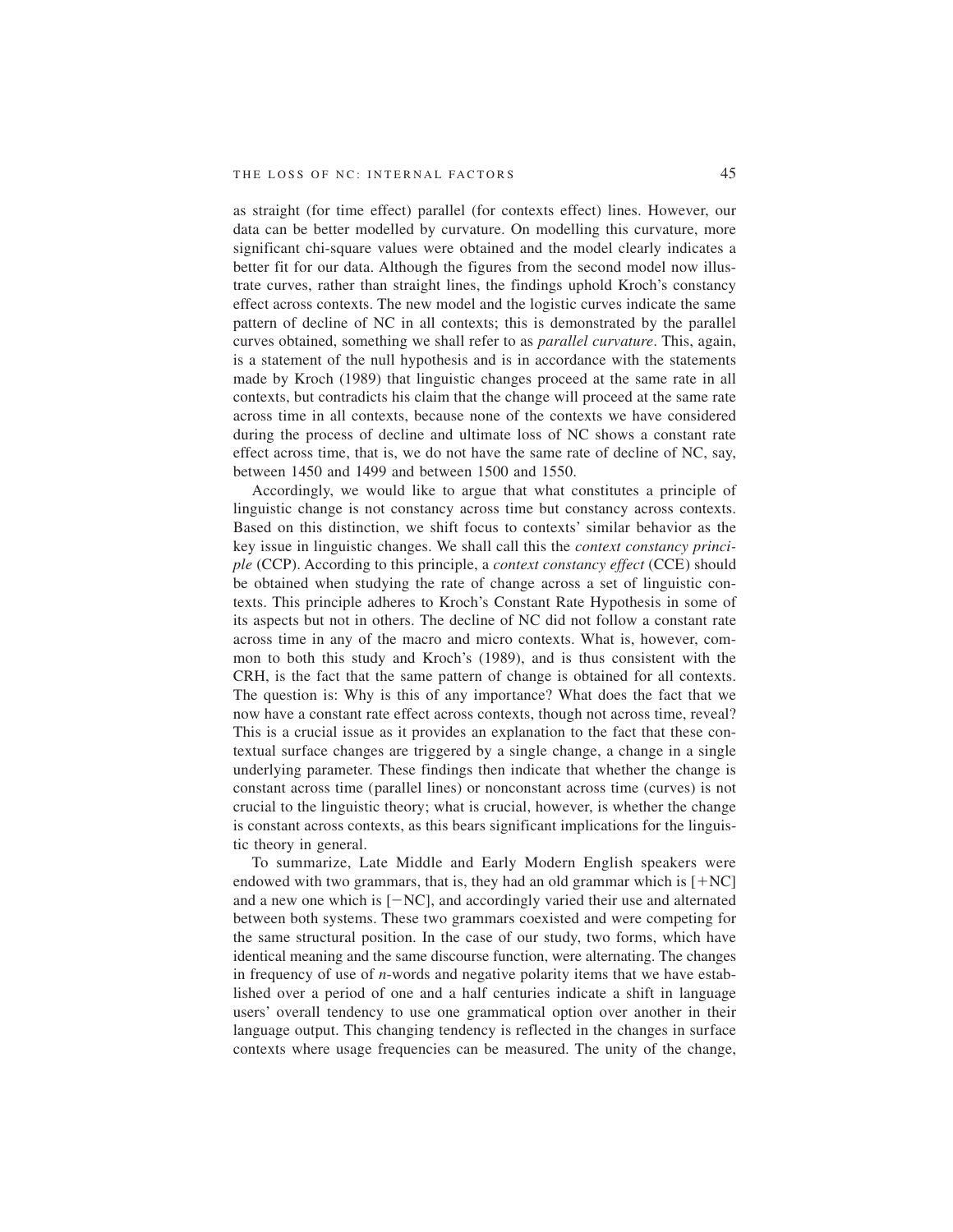however, Kroch (1994) argued, is defined at the level of the grammar, not at the level of surface contexts. This study supports the idea put forward by Kroch (1994) that syntactic change, the outcome of a diachronically unstable alternation, proceeds via competition between incompatible grammar options that are used interchangeably.

## LEXICAL AMBIGUITY AND PARAMETER CHANGE

The empirical record shows that the use of NC underwent some gradual statistical shifts through the Late Middle and Early Modern English period. If the consulted texts are reliable indicators, in Late Middle English, NC was almost categorically used across contexts, but at the end of the 16th century, variation ceased to exist when the  $[-NC]$  grammar became obviously more favored than the  $[+NC]$  variety, which gradually became less frequently attested in the texts through the Early Modern English period. The situation became crucially ambiguous when two readings became available, and ambiguity arises between a parameter setting that allows for (1) a clause with a single negative meaning, and (2) a double negation. With *n*-words being lexically reanalyzed as purely [+neg] it became impossible to obtain the intended reading of a single negation (late 16th century). The fact that this doubly negated reading is available explains the development into a single option with a new parameter setting disallowing the co-occurrence of two or more negative indefinites.

Before the parameter change, *n*-words were ambiguous between NPIs, elements that are dependent on other elements higher in the clause for their interpretation, and negative quantifiers (NQs). With these utterances becoming less frequent, the parameter allowing for *n*-words to co-occur with other negative elements higher in the clause was reset and *n*-words came to be reinterpreted as NQs after behaving as NPIs. They became independent elements in the sentence and could convey negative meaning without "seeking help" from another negative element, either a sentential negator or another *n*-word. This lexical reanalysis in the nature of *n*-items only took place when the frequencies of *n*-items were showing a constant decline, and evidence for their introduction in negative contexts was not robust enough to keep the same parameter-setting (the second half of the 16th century). With the parameter for *n*-words being reset, *n*-words stopped being ambiguous between NPIs and NQs. The lexical reanalysis and the resulting new negative quantifiers status that *n*-words have acquired enabled them to express the negative meaning without having to be c-commanded by a second negative element in the clause.

This change took place across the board, even in contexts where NC took the pattern of two or more *n*-words co-occurring in the same sentence. In other words, *n*-items declined dramatically in contexts where they had to be licensed by another *n*-item higher in the clause and were replaced by NPIs in the contexts considered. Our data indicate that the lexical reanalysis of *n*-items was across the board (i.e., in all the syntactic contexts considered). This is in accordance with Haspelmath (1997:219), who argued that if in a language, negative pronouns do not co-occur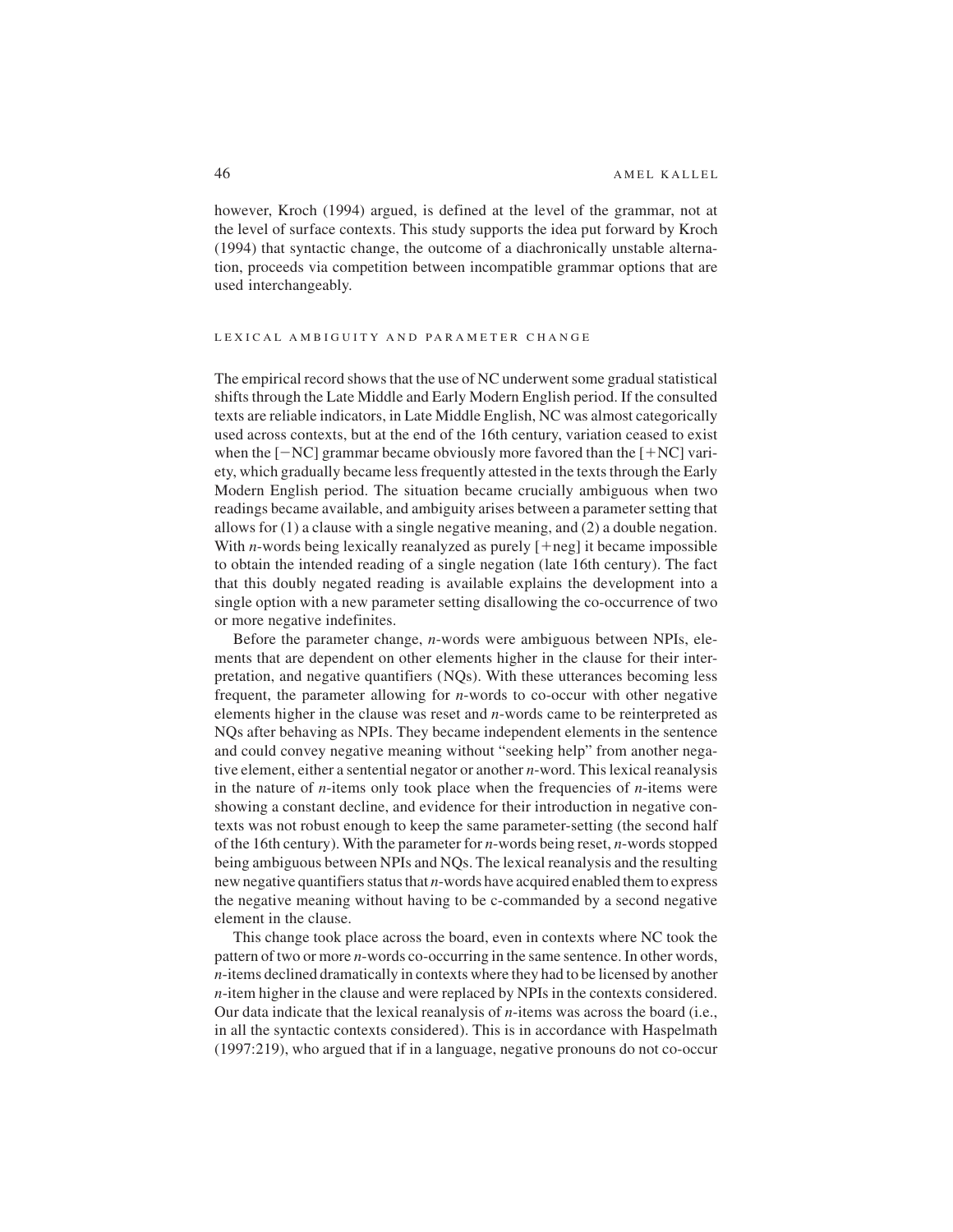with verbal negation, they also do not co-occur with each other, and conversely, as well.

To summarize, we suggest that the use of *n*-words in structural positions where only NPIs are found today was only a stage in the transition that the system of negation was experiencing in Middle and Early Modern English. During this transitional stage, the role of these *n*-words was to reinforce the negative meaning after the loss of bi-partite negation, namely the use of *ne... not*. This caused ambiguity to arise between a single and a double interpretation of the negative sense. What happened is that *n*-items, which became ambiguous between an NPI and an NQ interpretation, underwent a lexical reanalysis and have now acquired a new single status, that of NQs, as from the time they could stand on their own and express the negative meaning. The change in the status of *n*-items is a change that affected a whole set of lexical items and is better treated as a case of parameter resetting, as it allows us to account for a variety of phenomena economically. We have shown how certain surface changes can be accounted for in terms of the resetting of a single parameter, that of the features attributed to *n*-indefinites, a parameter that applied across the board.

#### CONCLUSION

Our findings clearly show that the process of decline of NC followed a natural path and that it is triggered by theory-internal motivations. The change followed the same pattern across contexts. All macro and micro contexts behaved similarly in a *parallel curvature*, showing consistency across contexts but not across time (Kroch, 1989). The suggested *context constancy principle* (CCP) shifts focus to contexts' similar behavior and emphasizes the pattern of change in different contexts, which is more crucial to the theoretical accounts of language change, as it reveals issues related to the nature of the change and its driving forces. Constancy across time, this study shows, is *not* a requirement; it may or it may not be obtained, but this does not change the fact that contexts behave similarly, which has crucial implications for the linguistic theory in general terms.

The fact that the decline of NC followed the same pattern in different contexts, that is, it took place at the same rate across the board, suggests that the change is internally driven. The period of variation that preceded the change was manifested by the competition between mutually exclusive options, namely, *n*-words and negative polarity items in negative contexts. This variation culminated in the establishment of NPIs in these contexts. This study argues, based on our data analyses, that this competition resulting in the loss of *n*-words in negative contexts is the outcome of a lexical reanalysis that *n*-words underwent. The polysemous status of *n*-items between NPIs (originally) and NQs (at a later stage) led to their reinterpretation. The disambiguation of negative contexts where negation could be single or double only took place when *n*-items were reanalyzed as NQs. This lexical reanalysis is better seen in terms of a lexical parameter resetting, that is, a formal change affecting a whole class of lexical items. First, it involves the acquisition of a new grammatical feature  $[+$  neg] by *n*-words. Second, it allows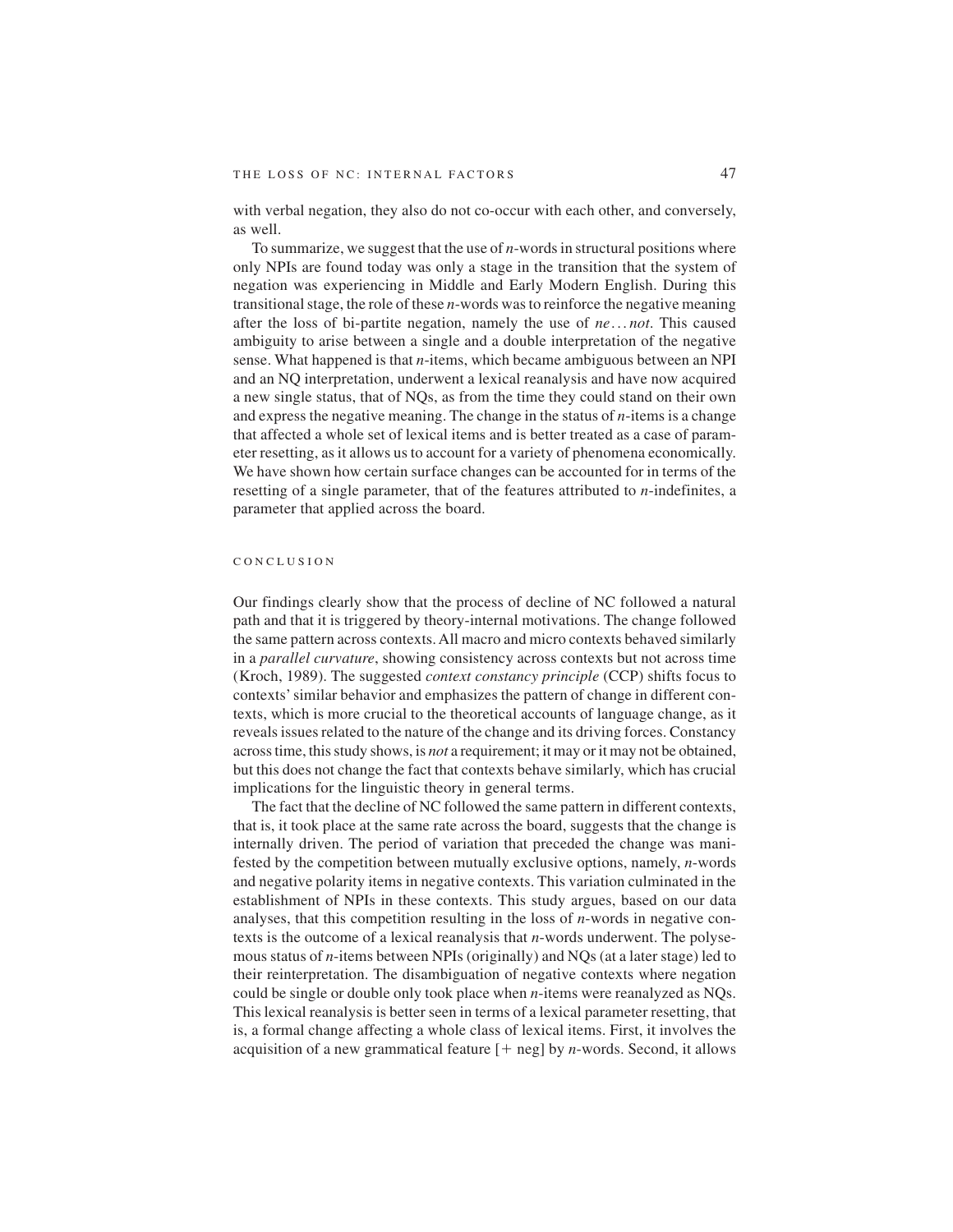us to account for a variety of observed surface phenomena in terms of this new parameter setting, namely the lexical reanalysis of *n*-words from a status whereby they used to behave as negative polarity items and thus rely on other negative elements to license them, to a status where they behave as negative quantifiers, purely negative syntactic elements.

# NOTES

**1.** NC has survived in some English dialects, such as the African-American Vernacular English (Labov 1972:785), as the following example illustrates: *Ain't nobody* ever thought about pickin' up *nothin*'.

**2.** This study excludes the nonstandard varieties of English that exhibit an NC system.

- 3. Ster.  $=$  sterling.
- **4.** A node X c-commands a node Y if:
	- 1. X does not dominate Y;
	- 2. Y does not dominate X;
	- 3. The first branching node Z dominating X dominates Y (Haegeman 1995:4).

**5.** NEG refers to the main sentential negator whether it is *not* or any of its earlier forms and spellings, such as *noght, nowght, nat, natte*, etc.

**6.** *N*-items refer to terms such as *nothing*, *none, never*, etc. in their various spellings. There is, however, an issue over whether *n*-words are indefinites or negative quantifiers (cf. Zanuttini, 1991).

**7.** Stage 1 (1450–1474); Stage 2 (1475–1499); Stage 3 (1500–1524); Stage 4 (1525–1549); Stage 5 (1550–1574); Stage 6 (1575–1599).

**8.** The goodness of fit can only be approximated within the statistical model.

**9.** The logit of equation (15) produces a straight line, standing for a linear function of time. *s* is the slope of this line; the sharper the slope, the more rapid the change. *k* is the intercept and is related to the frequency of the old/new form at some fixed point in time. The dependent variable only takes values of 0 and 1, but the predicted values for regression take the form of mean proportions or probabilities which are conditional on the values of the independent variables.

To illustrate the logit transformation, we assume that each case has a probability of having a characteristic and this probability must be estimated. Given this probability, we can then estimate the ratio of probability P to 1-P, i.e. the *odds* of having the characteristic. To proceed using the logit, the probabilities need to be transformed into odds. Probabilities vary between 0 and 1, and express the likelihood of an event as a proportion of both occurrences and non-occurrence. Odds express the likelihood of an occurrence relative to the likelihood of a non-occurrence. Both probabilities and odds have a lower limit of zero, and both express the increasing likelihood of having the characteristic with increasing large positive numbers.

**10.** By "period" we will be referring to the span of 150 years that we studied; stages 1–6 are spans of 25 years each.

**11.** Initially, all grammatical functions, such as subjects, embedded subjects, noun post-modifiers, and so forth, were considered, but only Objects and Adjuncts were analyzed statistically, as the others were low in absolute frequency.

**12.**  $\pi$  stands for true probabilities of *n*-words.

#### PRIMARY SOURCES

Allen, P. S. (ed.). (1929). *Letters of Richard Fox 1486–1527*. Oxford: Clarendon University Press. Bridgen, S. (ed.). (1990). *The Letters of Richard Scudamore 1549–1555*. Camden Fourth Series 39.

The Royal Historical Society. London: Butler & Tanner. Bruce, J. (ed.). (1844). *Correspondence of Robert Dudley, Earl of Leycester 1585–6*. London: J.B.

- Nichols & Son. Cross, C. (ed.). (1969). *The Letters of Sir Francis Hastings 1574–1906*. Somerset Record Society,
- Vol. LXIX (69). Frome: Butler & Tanner. Davis, N. (ed.). (1971). *Paston letters and papers of the fifteenth century* (Vol. I). Oxford: Clarendon Press.
- Dickens, A. G. (ed.). (1962). *The Clifford Letters of the Sixteenth Century*. Publications of the Surtees Society, Vol. 172. Durham: Andrews and Co.